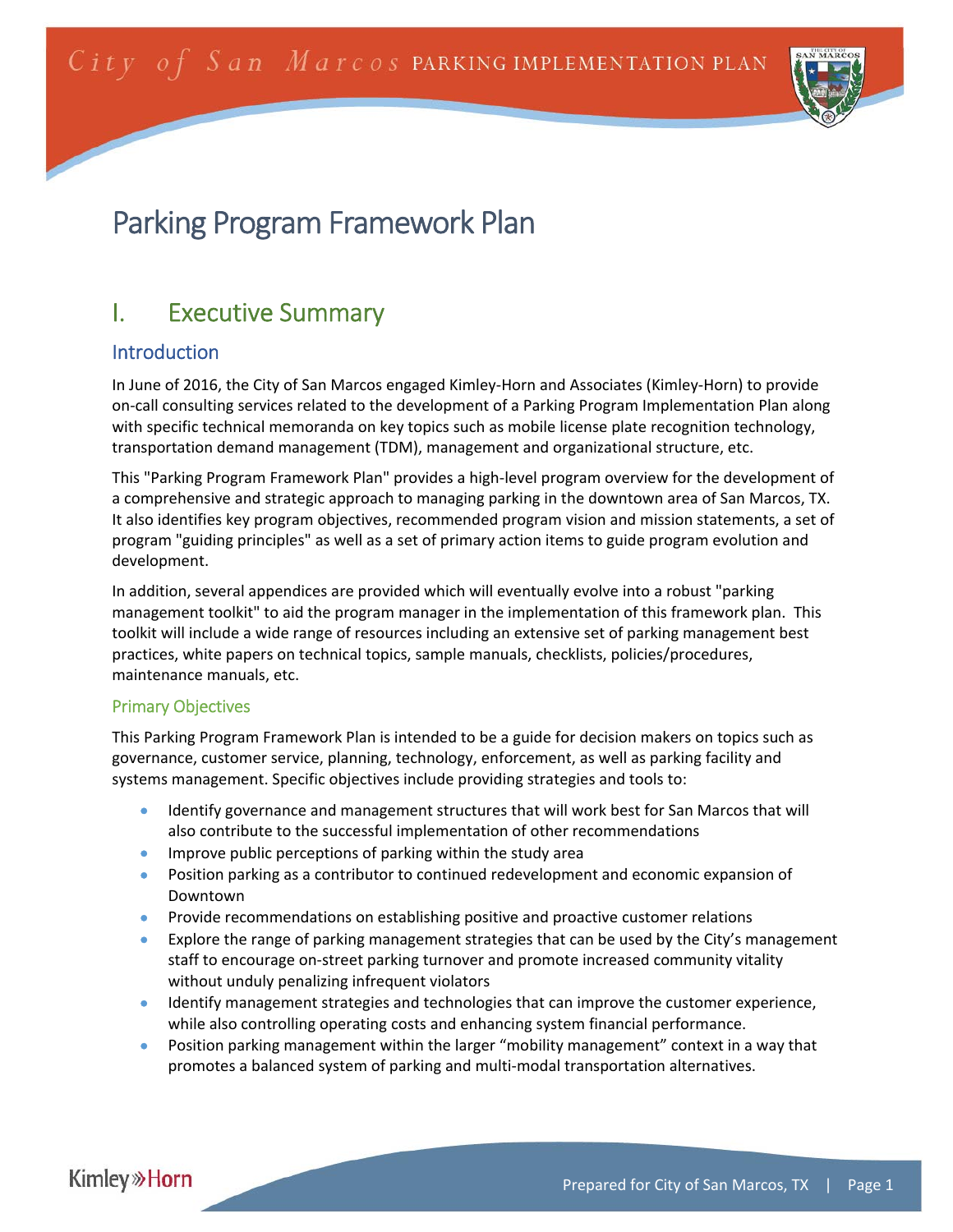

## Key Findings

The City of San Marcos is developing a comprehensive parking management program as a strategy to support on‐going community and economic development initiatives. This report provides a roadmap for the development of a comprehensive and strategic approach to parking and mobility management in San Marcos. Such a program will require the following ten elements:

- 1. A Sense of Purpose and Direction relative to Parking and Transportation Policy This Parking Program Framework Plan should complement and build on the downtown planning and street network improvements recently implemented by the City.
- 2. Program Organization and a Strong and Capable Program Leader The recruitment and hiring of a parking manager with experience managing a municipal parking program. A separate report entitled: "Recommended Parking Organization and Staffing Plan" outlines several parking program management and organizational models and recommends a preferred alternative for the City of San Marcos. This report also discusses parking system operating methodologies. Program organization is a foundational element and a vital initial step to creating an effective and sustainable parking management program. There is also an opportunity to leverage parking management as a tool to support economic development (see Appendices).
- 3. A Strong Customer Service Orientation One of the key leadership elements that needs to be infused into the program from the beginning is a strong customer service focus. This applies not only to staff training but also to facilities maintenance and investments in new technologies. Parking can play a key role in improving the perception and the experience of Downtown overall. Collaboration and partnerships with the City of San Marcos and the downtown Main Street program will be an important component of this initiative.
- 4. A Focus on "Mastering the Fundamentals" of Parking Management This focus area is about gaining an in‐depth understanding of the many complex and challenging aspects that are somewhat unique to parking. Appendix XX - 20 Characteristics of Effective Parking Management, provides a strong framework built around specific program categories. This resource provides the basis for a comprehensive program development approach. Between this chapter and the wealth of tools provided in the Appendices, there are numerous program elements, both short and long‐term, that can transform the San Marcos parking program into one of the best small municipal programs in the country.
- 5. Dedicated Funding Establish parking as a separate "enterprise fund" and dedicate all parking related revenue streams to support the enterprise fund.
- 6. Active Private Parking Resources ‐ Better leverage under‐utilized private parking resources in the downtown area through creative opportunities to develop shared parking resources, provide high-quality parking management services and revenue sharing arrangements with large local businesses and institutions.
- 7. Investment in New Technology Leveraging new technology will be a critical element in achieving many of the stated goals of this project including:
	- a. Enhanced customer friendly programs and services
	- b. Improved operational efficiency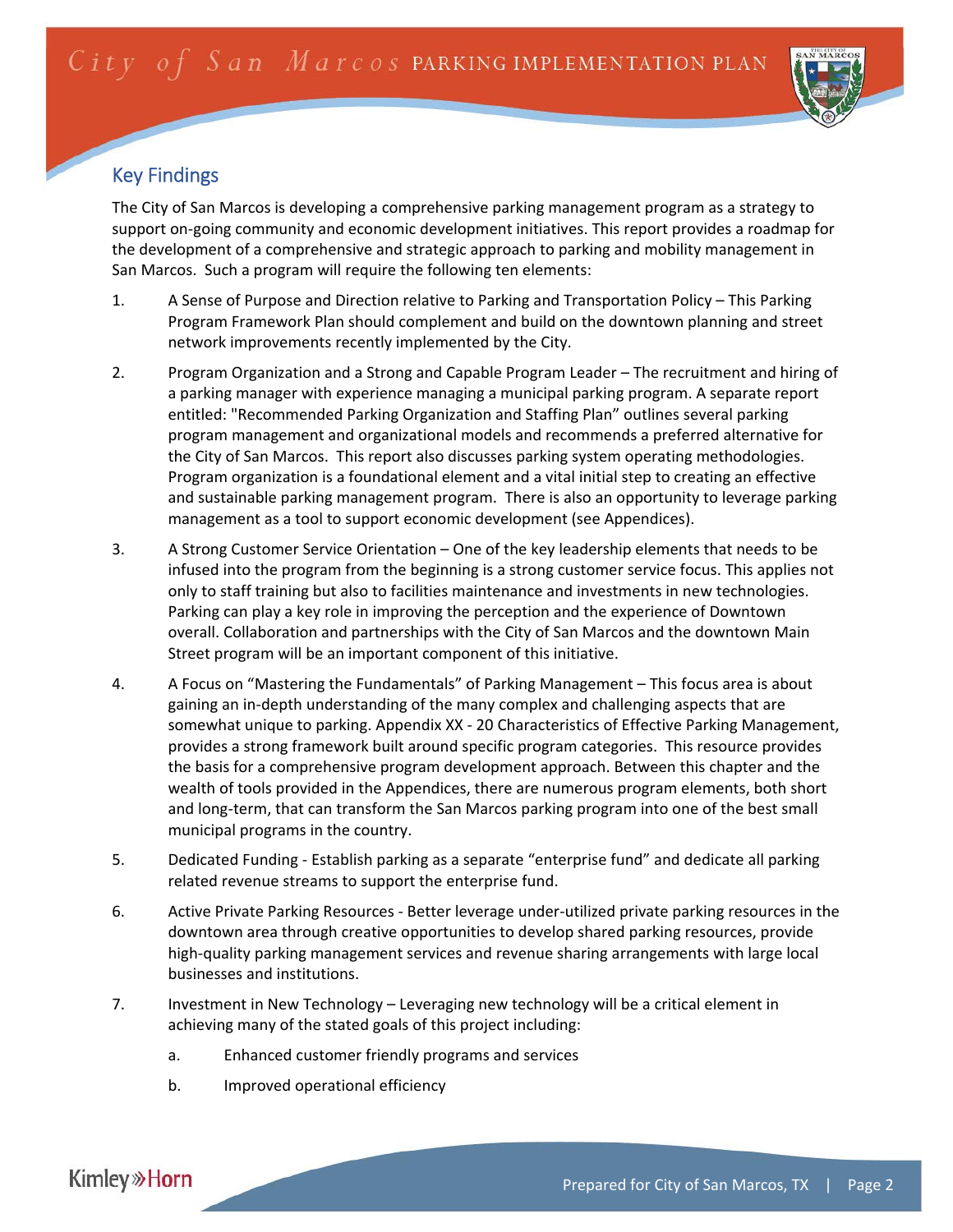

- c. Enhanced system financial performance
- d. Improved system management
- 8. Regular Maintenance ‐ Development of a strong parking maintenance program with regularly scheduled facility condition appraisals, the creation of parking facility maintenance reserves and a prioritized facility restoration and maintenance schedule. While basic maintenance of parking areas is always important, this element will not be a major program focus for San Marcos, until such time as structured parking is developed.
- 9. Big-Picture Mobility Over time, expand the parking program's mission to adopt a broader "mobility management" perspective. Development of transportation demand management strategies, promotion of transportation alternatives, support for active transportation and the development of complementary parking policies will be important in this area.
- 10. Parking Planning Development of a robust and effective parking planning function or at a minimum, the inclusion of parking management in larger community planning initiatives and on‐ going discussions relative to new or proposed development projects is highly recommended. Also work closely with City Planning to address parking requirements (zoning code), shared parking and ADA parking issues.

## Vison/Mission/Guiding Principles

Beginning on page 7 this report provides recommended program vision and mission statements, followed by a recommended set of program guiding principles.

#### Primary Action Items

Beginning on page 13 there is a list of recommended "Primary Action Items." Each primary action item is formatted to provide an action item description, intended result, the entity or agency primarily responsible for implementation, key community partners, a recommended timeframe for implementation and supportive documents provided to assist with implementation.

Below is summary listing of these key recommendations:

#### **Primary Action Item #1: Create & Empower Parking Management Organization**

*Adopt new program vision and mission statements and recommended parking program guiding principles. Hire a parking management professional and engage a parking management firm (at least for an initial 3‐year term). Create a parking advisory board and begin implementing parking management best practices.*

#### **Primary Action Item #2: Establish Parking Benefit District(s)**

Create "Parking Benefit Districts" to encourage support for implementing on‐street paid parking by dedicating a percent of net on‐street meter revenue back to the districts in which they were generated. An ordinance should be developed to define the specific terms and conditions for the use of these funds and who controls their disbursement.

#### **Primary Action Item #3: Invest in Parking Management Technology**

Investment in new on‐street and off‐street parking technology. Recommended new on‐street parking meters can provide the parking program with improved management and system utilization data.

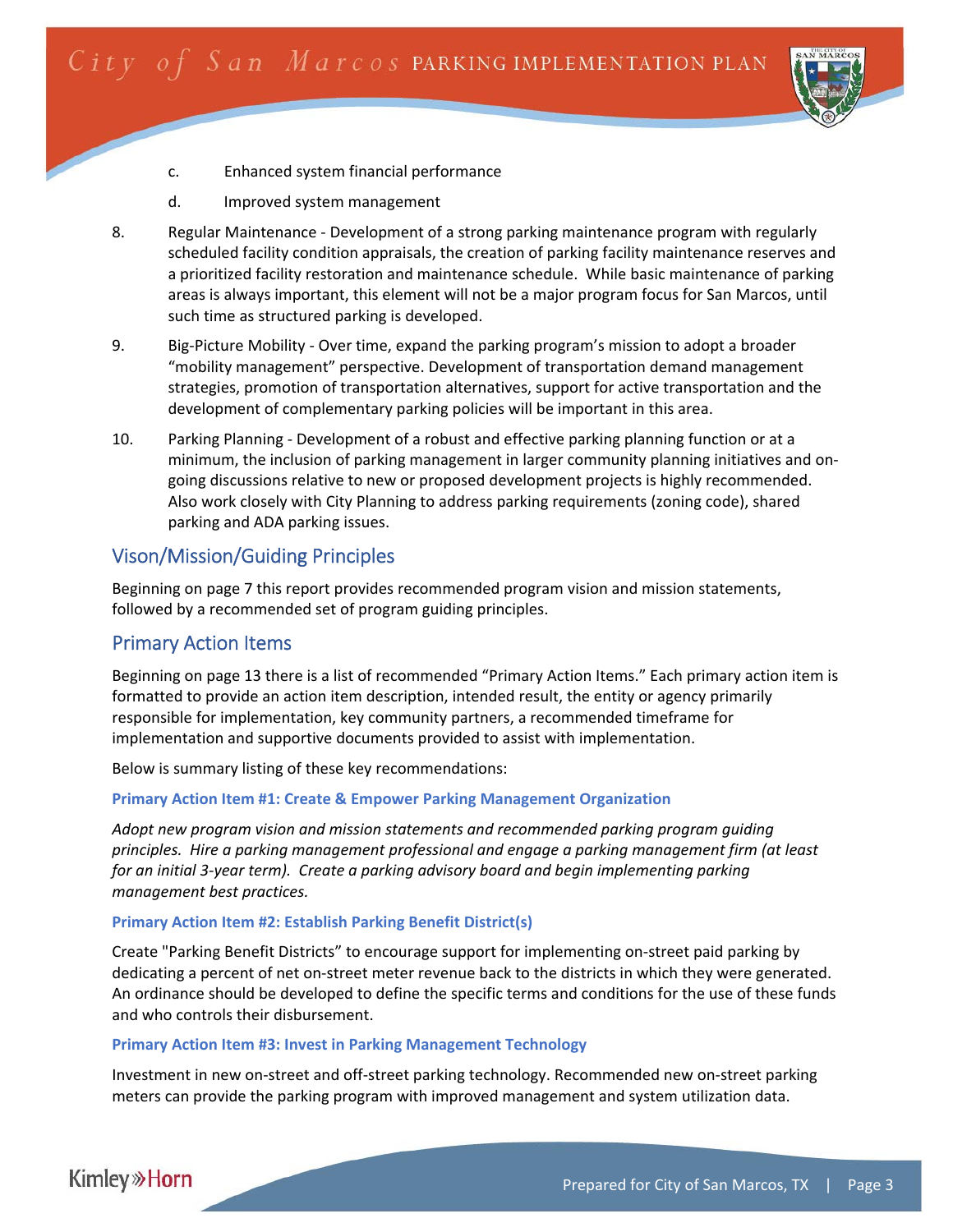

However, simply having the data is not enough. It must be collected, tracked and analyzed for it to be of value from a planning perspective.

#### **Primary Action Item #4: Manage On‐Street Parking More Efficiently**

Improve utilization and turnover of the City's valuable on‐street parking spaces for the benefit of the business that depend on them for customer parking. Reduce employee and student abuse of these spaces through the implementation of paid on‐street parking.

#### **Primary Action Item #5: Seek Opportunities to Expand Parking Supply**

Development of mid to long-term surface parking resources. Identify potential sites, or other opportunities, for mid to long‐term surface parking lots capable of meeting the needs of downtown employees and longer-term parkers. New surface parking supply will support implementation of onstreet paid parking.

#### **Primary Action Item #6: Connect Parking Management & Economic Development**

Leverage parking as a community and economic development strategy and begin developing a comprehensive parking planning function.

#### **Primary Action Item #7: Program Branding & Marketing**

Develop a new parking program brand and marketing program including significant on‐going community outreach strategies.

#### **Primary Action Item #8: Develop Staff Parking Management Expertise**

Invest in training and staff development with a goal of mastering the fundamentals of parking system management and operations. Develop a set of parking management data benchmarks (a list of recommended key performance indicators will be provided) and provide city administration with regular updates on program development/management goals and accomplishments.

#### **Primary Action Item #9: Continuous Improvement in Parking Enforcement**

Assess the current parking enforcement program using the tools provided. Leverage the investment made in mobile license plate recognition technology by enhancing the operational efficiency of the current enforcement program, using the data to support on‐going parking planning efforts and improving citation collection ratios over time.

#### **Primary Action Item #10: Embrace Parking as Mobility Management**

Expand the scope of the parking program over time to be more supportive of alternative modes of transportation and embrace more of a "mobility management" philosophy.

#### **Primary Action Item #11: Establish Mobility Management Enterprise Fund**

Establish the parking program as a separate enterprise fund and combine all parking related revenue streams into this fund. Develop a parking program financial plan.

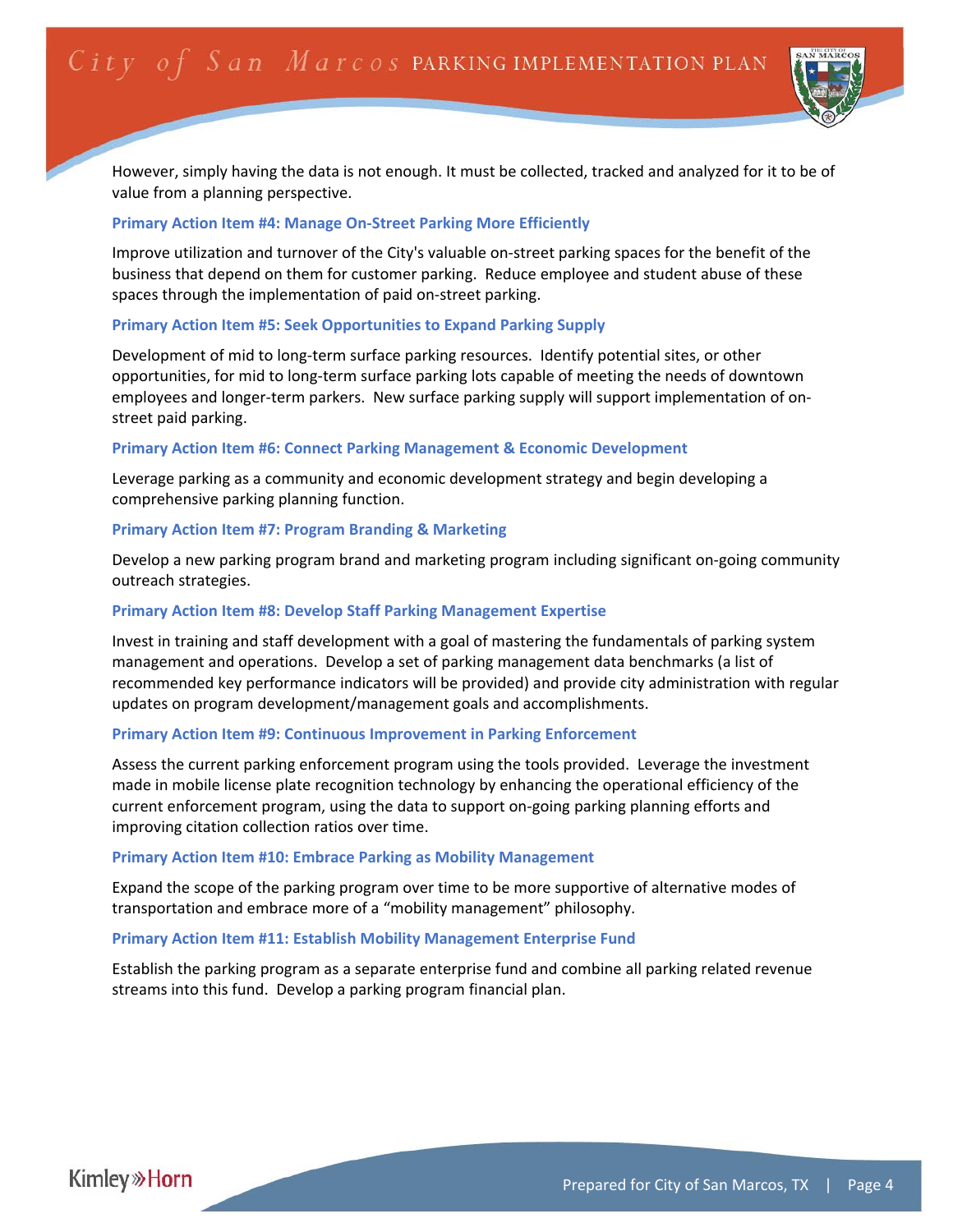

## In Summary

The development of a strategic vision and a strong, well defined action plan is a critical first step in creating a comprehensive public parking program for the downtown San Marcos area. We applaud the City's recognition of this fact and for making this important investment.

A comprehensive and well‐managed parking program can be a significant partner and contributor to advancing the community's economic development goals as well helping to improve the overall experience of accessing San Marcos's downtown business district. We are confident with the strong team of City leaders, an engaged and supportive City Manager, City Council and development partners, that the future of Downtown San Marcos is bright indeed.

## II. Parking Management Strategies / New Parking Program Implementation Plan

## Introduction

There is one element common to every study and every downtown - parking is always a source of frustration and contention. It is amazing how emotional an issue parking can be. This is because it affects people so directly. Think about it – how many other areas involve issues of personal safety/security, finance, convenience, wayfinding, accessibility and customer service? Because parking creates the first and last impression of your community, one question we will address is: How can that "parking experience" best be managed? We'll get back to that question shortly.

An interesting truism about parking is illustrated in the graphic below.

Figure 1. Parking Triangle



Everyone wants three things when it comes to parking: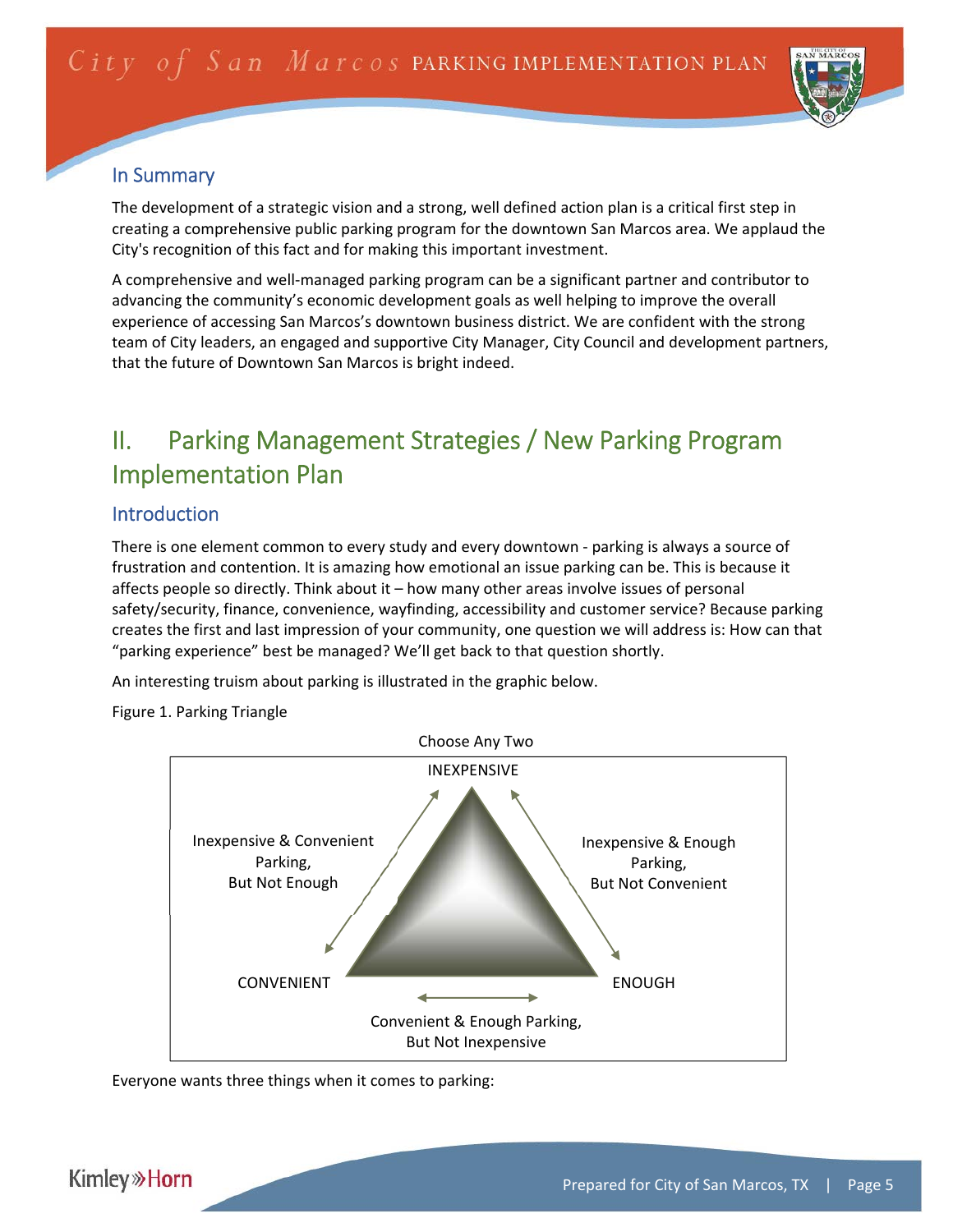

- 1. They want there to be plenty of it
- 2. They want it to be very convenient and
- 3. They want it to be inexpensive (and preferably free).

Unfortunately, you can have any two, but not all three. This ushers in the need for a policy decision. If you choose to have inexpensive and convenient parking you will likely not have enough. This option may be acceptable if you want to use the lack of spaces as part of a demand management strategy to encourage the use of transportation alternatives.

If you choose to have inexpensive and enough parking it will not be very convenient. With this choice, you may be adopting a strategy that utilizes less expensive remote parking supported with shuttle operations (at least for employees).

If you choose to have convenient and enough parking, it will not be cheap. This often‐preferred approach typically means you have chosen to develop structured parking. The national average cost to construct a surface lot parking ranges from \$5,000 to \$8,000 per space. Above grade parking structures average between \$15,000 ‐ \$25,000 per space. Below grade parking can range between 1.5 to 2 times the cost or more of above grade structures dependent upon soil conditions and other factors. Another consideration that is often overlooked is that operating, utility, maintenance and security costs are significantly higher with structured parking.

In urban environments, the choice is most often made to have "convenient and enough" parking. This strategic decision and the significant capital investment it requires, creates the need to assure that these investments are well managed and responsive to the communities they serve. Based on our work evaluating numerous parking systems of various sizes and complexity across the country, Kimley‐Horn has identified a set of 20 Characteristics, that when combined into an integrated programmatic approach can provide the basis for a sound and well managed parking system. We've found that the twenty characteristics provide a solid foundation for communities who are working to manage parking in a way that balances convenience, availability and cost.

A parking system that has all twenty of these characteristics, as listed at right and discussed in detail below, is well on its way to being in a class apart from the majority of parking systems. The ultimate goals are a system that provides professional management, understands the role it plays in contributing to the larger objectives of the downtown or shopping district and is responsive to the community to which it serves.

## **Summary**

The importance of parking as one of the most visible and often controversial elements of a downtown's infrastructure is often underestimated. Parking, when well‐managed, can be a key component in attracting and supporting new development and is essential to sustaining healthy and vibrant downtowns.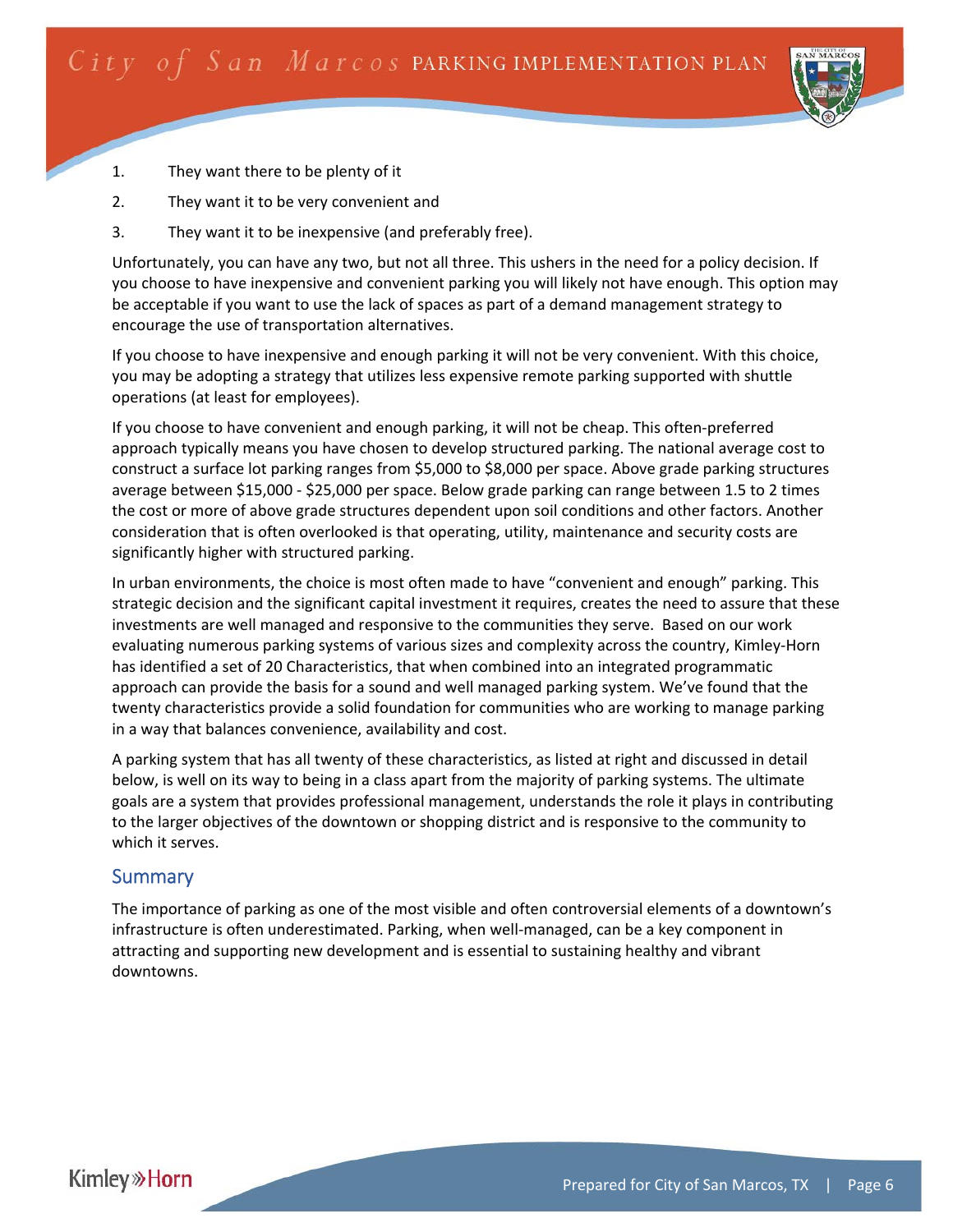

## III. "Charting the Right Course" – Program Vision and Mission

Based on our experience with similar sized communities, the Kimley‐Horn project team drafted a preliminary set of program goals and guiding principles.

The purpose of these program goals and guiding principles is to establish a strategic framework upon which to build a new parking management plan for the City of San Marcos. Included in this section are the following elements:

- A draft vision statement
- A draft mission statement

The overall parking program recommendations were developed to support this draft program vision / mission and guiding principles.

*Draft Vision Statement:* 

"The San Marcos parking program will strive to develop a superior, customer‐oriented parking system, responding to the current and future needs of parkers, including visitors, employees, employers, and property owners through active planning, management, coordination, and communications."

"The San Marcos parking program shall be considered an integral component of the community's economic development strategies and programs."

*Draft Mission Statement:* 

"The San Marcos parking program is committed to enhancing the parking experience for the City's customers and stakeholders. Parking policies, planning, and programs will effectively support the community's strategic goals and objectives."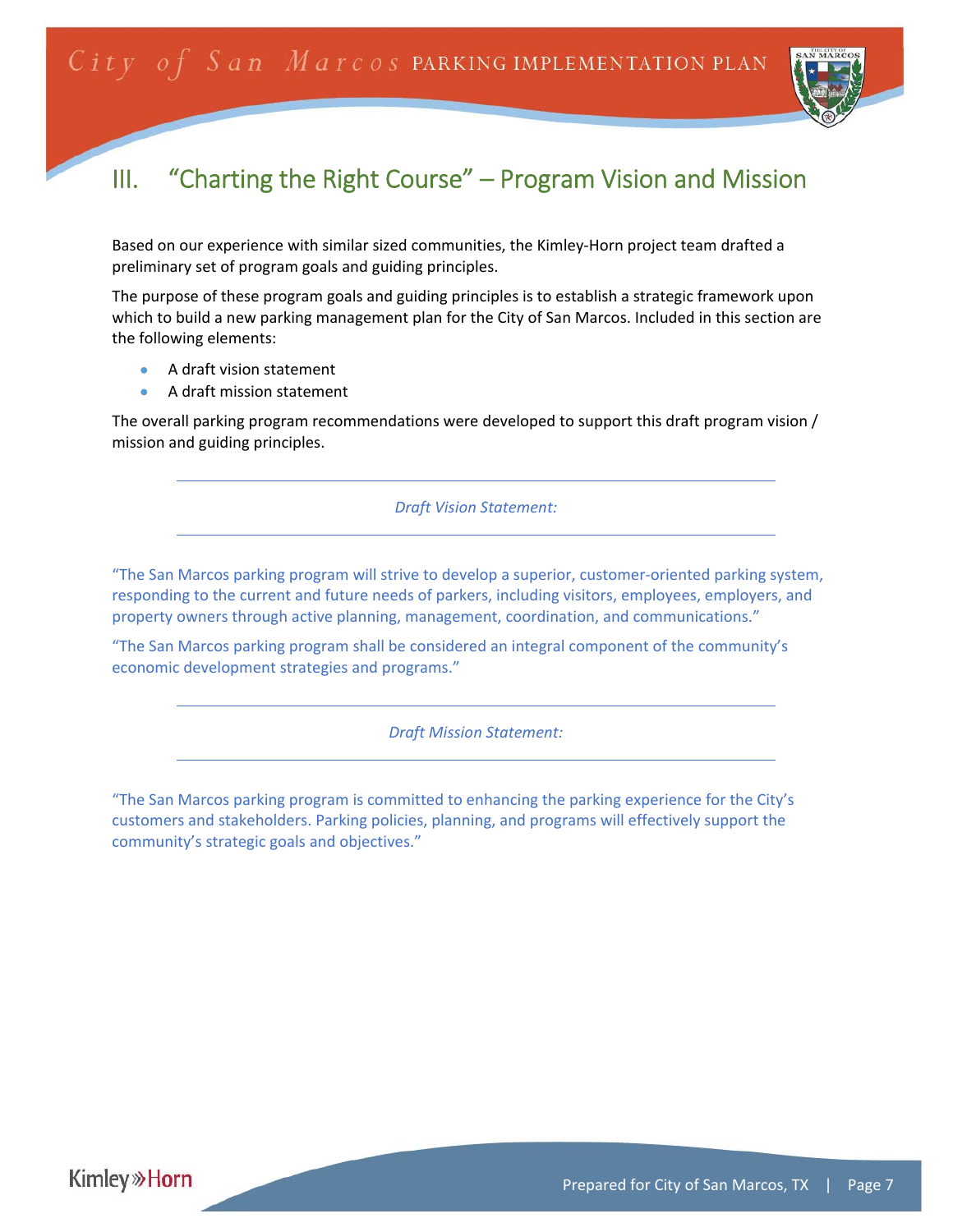

## IV. Recommended Guiding Principles

The goal in crafting these guiding principles for the parking program is to develop a comprehensive approach to parking management for the City of San Marcos.

The City of San Marcos that will provide an integrated, action‐oriented, and accountable system of parking and access management strategies that supports, facilitates and contributes to a sustainable and vibrant community. These principles are strategic in nature, responsive to the needs of the community and aligned with the larger community's strategic and economic development goals.

These parking program Guiding Principles will encourage the use of parking and other transportation resources to support and facilitate priority economic development goals and serve prioritized user groups. They will also serve as a foundation for near and long‐term decision‐making relating to parking management and development in the downtown.

#### Draft Guiding Principle Categories:

- 1. Organization/Leadership
- 2. Community and Economic Development
- 3. Leveraging Technology
- 4. Planning /Urban Design
- 5. Effective Management/Accountability
- 6. Customer Service Orientation
- 7. Communications/Branding /Community Education
- 8. Accountability/Financial Management
- 9. Integrated Mobility Management
- 10. Sustainability

A statement better defining each the ten draft guiding principles is provided on the following pages.

#### *Guiding Principle #1 – Organization/Leadership*

The parking management program will be "vertically‐integrated" with responsibility for:

- Managing on‐street parking
- Managing City owned off-street parking
- Coordination with privately owned off-street parking
- Parking enforcement/citation management and adjudication
- **•** Parking planning and development
- **•** Transportation demand management

Consolidating the various parking functions under a single entity will establish a consolidated system that is action‐oriented, responsive, and accountable with improved coordination and operating efficiencies.

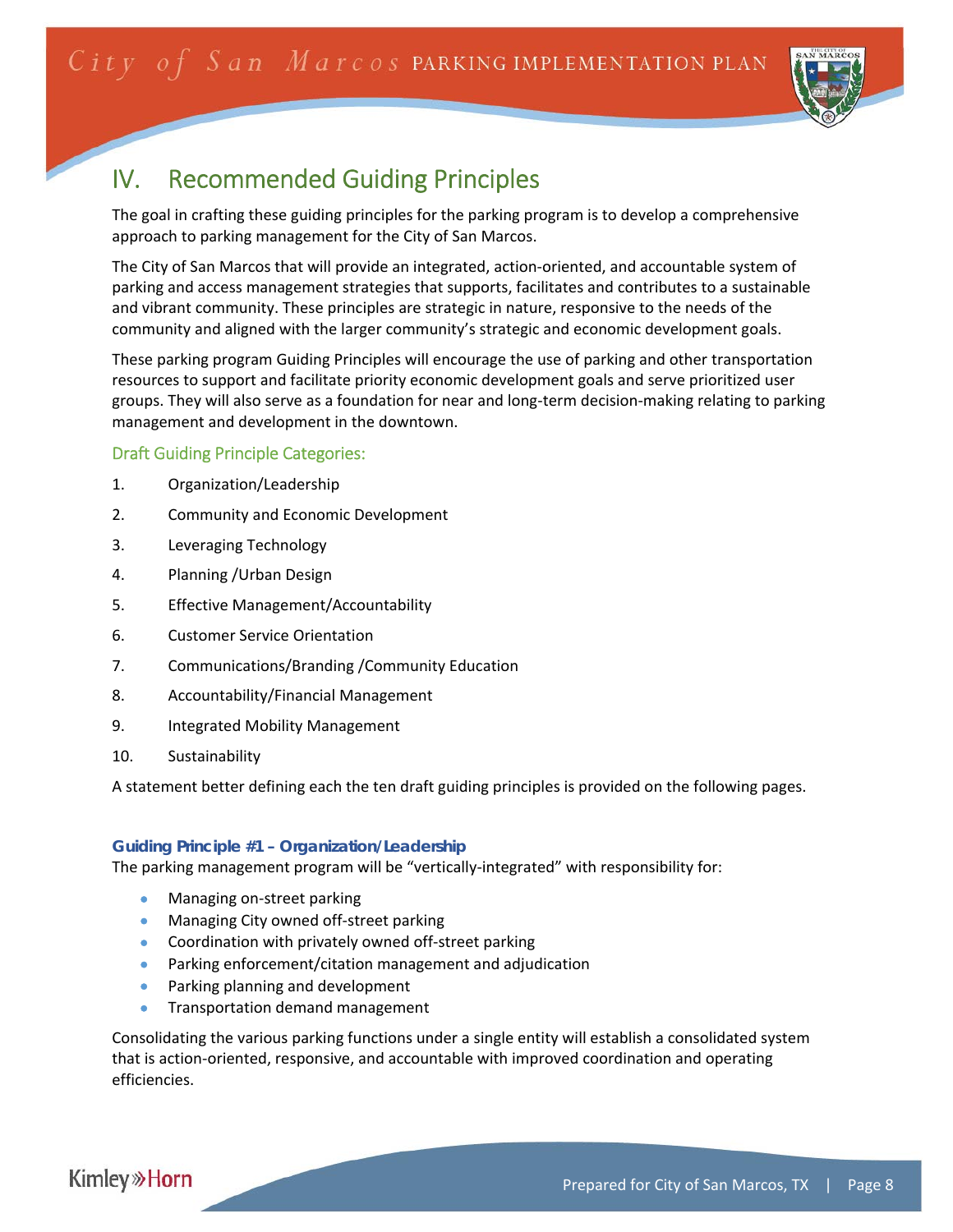

Recruiting a strong leader is a key element for success. The organization leader must have strong vision and communications skills, specialized parking and planning expertise, and be capable of educating other community leaders, stakeholders and private sector partners on the importance and relevance of a strong parking management organization. Strong general management and financial program development skills are also required.

#### *Guiding Principle #2 – Community and Economic Development*

The San Marcos parking management system will be guided by community and economic development goals and City Council adopted policy directives that are the result of collaborative processes between Parking program staff, other agencies and involved stakeholders.

The San Marcos parking program will use its resources to promote mixed‐use and shared‐use parking strategies as well as promoting alternative transportation modes through the creation of incentives, partnerships and programs to attract private investment; this will include reviewing and updating existing city parking requirements, as appropriate.

The San Marcos parking management program will assume a leadership role in developing public policies that support parking and mobility management as a key element of the downtown economic development strategy.

It is envisioned that the San Marcos parking management program will work in partnership with City economic development, the San Marcos Main street program and other entities actively engaged in community and economic development work in the downtown. The addition of City's new parking management focus in economic development projects will encourage the leveraging of strategic parking development as a significant tool to promote targeted and prioritized development projects in downtown.

#### *Guiding Principle #3 – Leveraging Technology*

The San Marcos parking management system will be an adopter of technology solutions to enhance customer service and parking information options.

A key goal is to make parking less of an impediment to visiting the downtown and more of an amenity.

Technology will be leveraged to streamline and simplify access to parking and will be a key parking management strategy. Another key technology related goal is to enhance the efficiency and effectiveness of parking management staff and programs.

#### *Guiding Principle #4 – Planning / Visioning/ Policy/ Urban Design*

The San Marcos parking management system shall have an active and comprehensive planning function.

The San Marcos parking management system will be included in all strategic development and transportation planning efforts. The parking management system will work with City planning staff to review and evaluate parking zoning requirements, the development of parking design standards that promote good urban design principles related to parking structures and mixed‐use projects, and the creation of transit oriented development parking standards.

Effective parking planning will mean an improved understanding of parking supply/demand conditions on an on‐going basis, and ultimately the development of parking infrastructure that will enhance and better support the community strategic goals and urban design.

The vision of an enhanced planning and policy development function will be pursued on multiple levels.

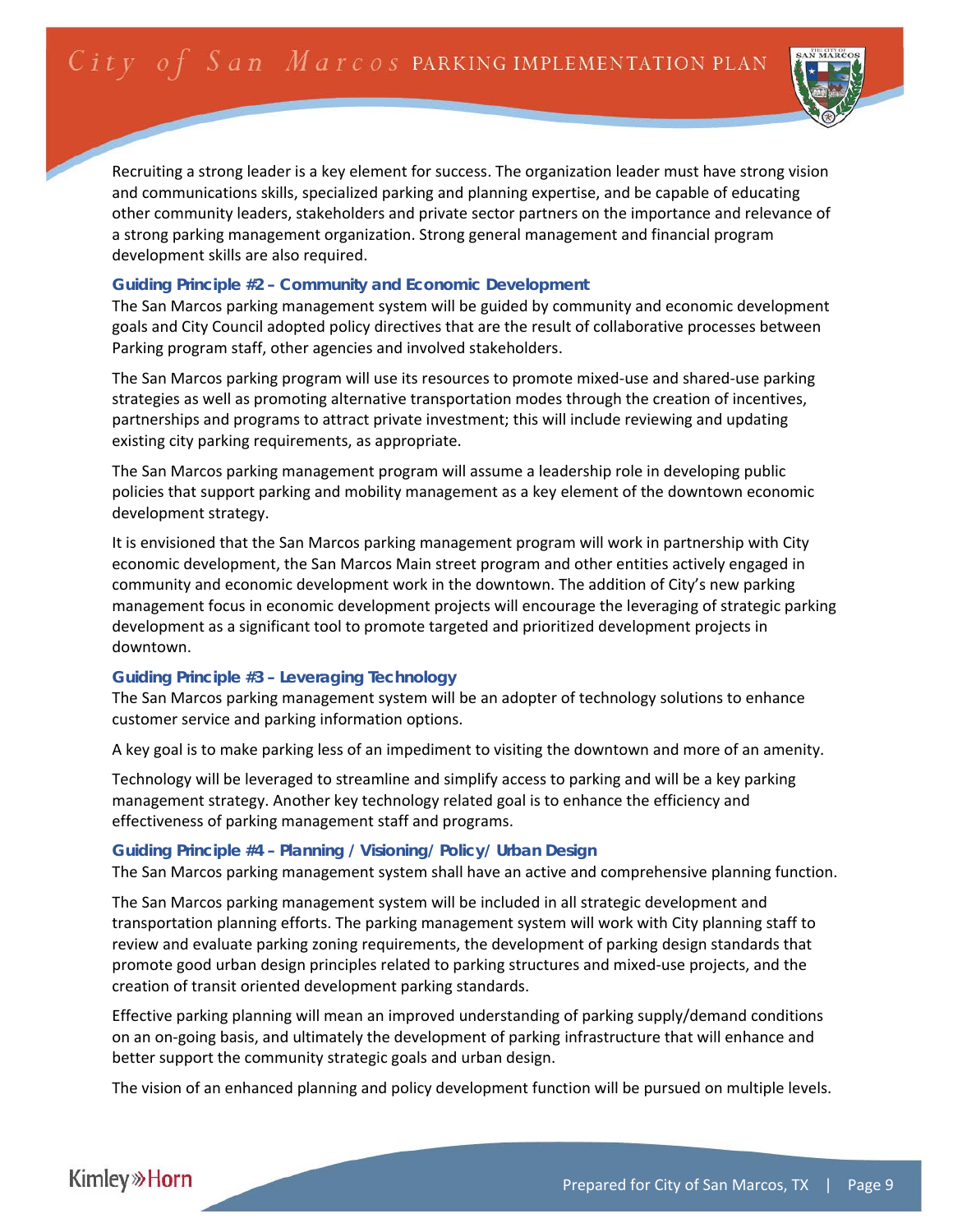

Parking management strategies and programs should support and compliment other access modes as a means to better facilitate the accessibility and user‐friendliness of downtown San Marcos as a preferred regional destination. Resources shall be effectively planned and managed to promote and support multiple access modes into and around the downtown. Primary access modes include automobile, transit, bike/motorcycle and pedestrian users.

Well-defined parking facility design criteria, parking related streetscape enhancements and effective integration of signage and wayfinding elements are all areas that this principle will promote. Parking management will work toward developing a parking system that continues to be self‐supporting and sets asides funds for maintenance reserves and future capital asset funding.

#### *Guiding Principle #5 - Effective Parking Management/Accountability*

The San Marcos parking management system will strive to be a forward thinking, "best‐in‐class" parking program.

The San Marcos parking management system should anticipate future patron needs in the context of community and economic development and other planning initiatives and seek to integrate supportive parking and multi‐modal access strategies as appropriate.

Evaluation of other parking management best practices and new technologies should occur on an on‐ going basis. Effective facility maintenance, infrastructure reinvestment and other system management fundamentals will be routinely addressed. Emphasis will be placed on enhancing parking facility appearance, maintenance, safety and security, regardless of facility ownership. The parking management system will promote standards to encourage comprehensive and pro-active facility maintenance and security plans.

Facility maintenance reserves and other maintenance best practices will be encouraged in the City‐ owned facilities. Publicly available parking facilities marketed through the San Marcos parking management system will agree to a community developed set of parking facility standards. Participating facilities will be routinely monitored.

Parking facilities will incorporate public art and creative level identification/theming to enhance the parking experience for their patrons and make parking facilities more navigable and inviting.

#### *Guiding Principle #6 – Customer Service Orientation*

Parking will promote the City of San Marcos as a desirable destination for workers, businesses, shopping, dining, and recreation by making parking a positive element of the overall community experience.

The San Marcos parking management system will strive to develop and coordinate private and publicly owned parking facilities that are clean, convenient and safe.

Parking enforcement staff will present a friendly and professional appearance and receive on‐going customer service and community ambassador training.

Ongoing goals of the parking management organization will include: Responsiveness to community needs, openness to fresh ideas and active participation in community planning and events.

One major goal of the San Marcos parking management system is to create a parking program that will be easy for the visitor to understand and to access. This will be accomplished through the use of common branding and marketing, an integrated signage plan, validation programs, a web‐based information clearing house, special events programs, etc.

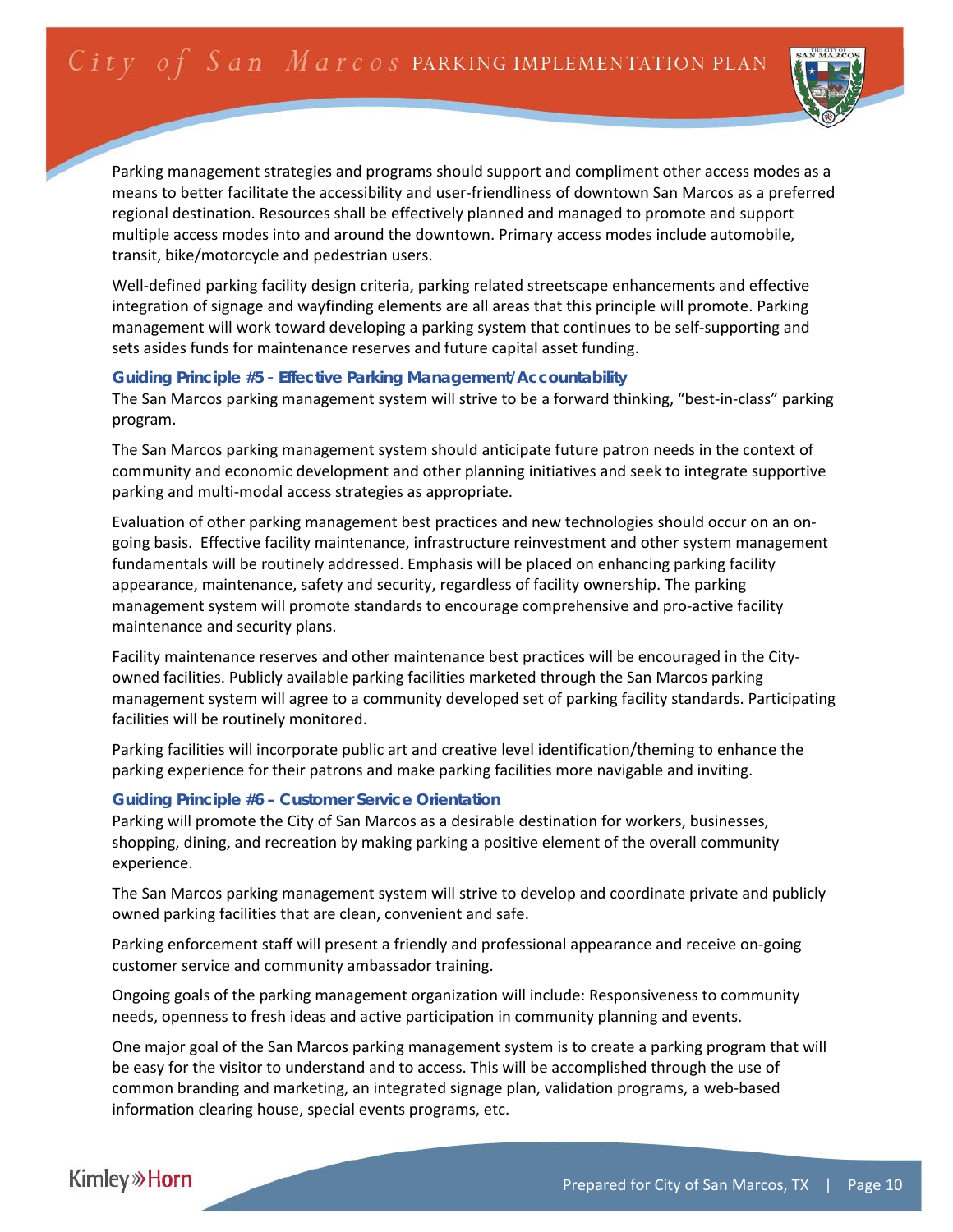

Management of the on‐street parking system will be enhanced over time through investments in new technology and more customer friendly parking enforcement policies.

The San Marcos parking management system should aim high and strive to achieve a Best‐In‐Class parking program. All aspects of the City parking should reflect an understanding of what the customer desires in terms of a positive and memorable experience. After a few years, it is recommended that the San Marcos Parking program work toward achieving "accreditation" through the International Parking Institute's "Accredited Parking Organization" (APO) program (more information on the IPI's APO program will be provided).

Special programs to address retail enhancement initiatives, shared-use parking, employee parking, special/large events parking, etc. will be developed. These programs will be developed in a collaborative manner and designed to support larger community goals and objectives.

*Guiding Principle #7 – Communications/Branding/Marketing and Community Education*  Parking management programs and facilities will be developed to function as a positive, marketable asset for the City of San Marcos.

Parking management strategies and programs will be cross-marketed to promote the City as a unique and visitor‐friendly regional destination. Parking availability shall be well publicized to enhance the perception of parking as a positive element of the community experience. Reinvestment of parking resources back into the downtown will be promoted. The San Marcos parking management system will develop an effective branding program.

In addition to web-based information, the San Marcos parking management system will develop educational materials on topics such as: parking development trends, parking safety tips, etc. The organization will also promote discussion with parking facility owners/operators on topics such as facility condition assessments, maintenance program development, parking management best practices, etc.

City parking programs and information shall be well promoted and marketed. The San Marcos parking management system will work closely with the San Marcos Downtown Association, and the City's Economic Development department and other community agencies/stakeholders to promote, educate and market parking programs.

#### *Guiding Principle #8 – Accountability / Financial Management*

The parking system will strive, over time, to be financially self‐supporting and accountable to stakeholders.

Parking management will work toward developing a parking system that is self‐supporting and sets aside funds for maintenance reserves and future capital asset funding.

By aligning approved parking revenue streams from on-street, off-street, enforcement, (and potentially special assessment fees and fee-in-lieu programs), it is possible to develop a parking system that selffunds all operating and maintenance expenses, facility maintenance reserves, planning studies and future capital program allocations. A consolidated parking revenue and expense statement should be developed to document all parking related income streams and expenditures to give a true accounting of parking finances.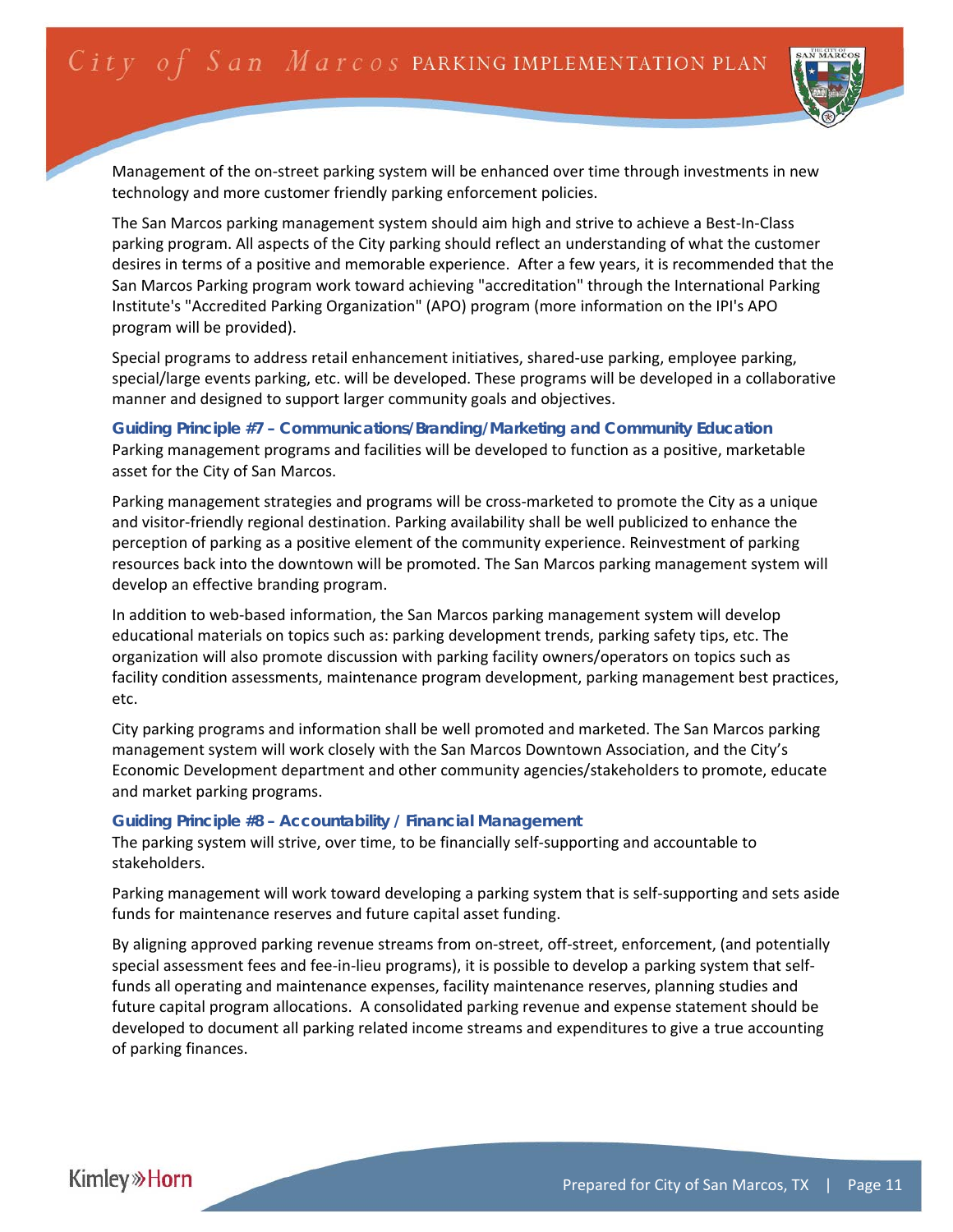

### *Guiding Principle #9 – Integrated Mobility Management*

The San Marcos parking management system will support a "Park Once" philosophy and a balance of travel modes, including bus, vehicular, bicycle and pedestrian, to meet community‐wide access goals. Parking strategies and initiatives will be coordinated and aligned with the San Marcos Land Use and Transportation Plans.

The parking program will be a supporter and potentially a funding partner for a variety of transportation demand management programs and transportation alternatives that promote improved community access and a more sustainable parking and transportation program.

#### *Guiding Principle #10 – Sustainability*

Initiatives to promote more sustainable and efficient operations will be actively pursued.

While initial program funding may have to come from City general funds for program staffing and initial capital equipment acquisitions, implementation of on‐street paid parking, if pursued, will provide the program with a new source of revenue capable of providing a sustainable funding source to get the new program up and running.

A more comprehensive discussion of the "20 Characteristics of Effective Parking Programs" can be found in Appendix XX.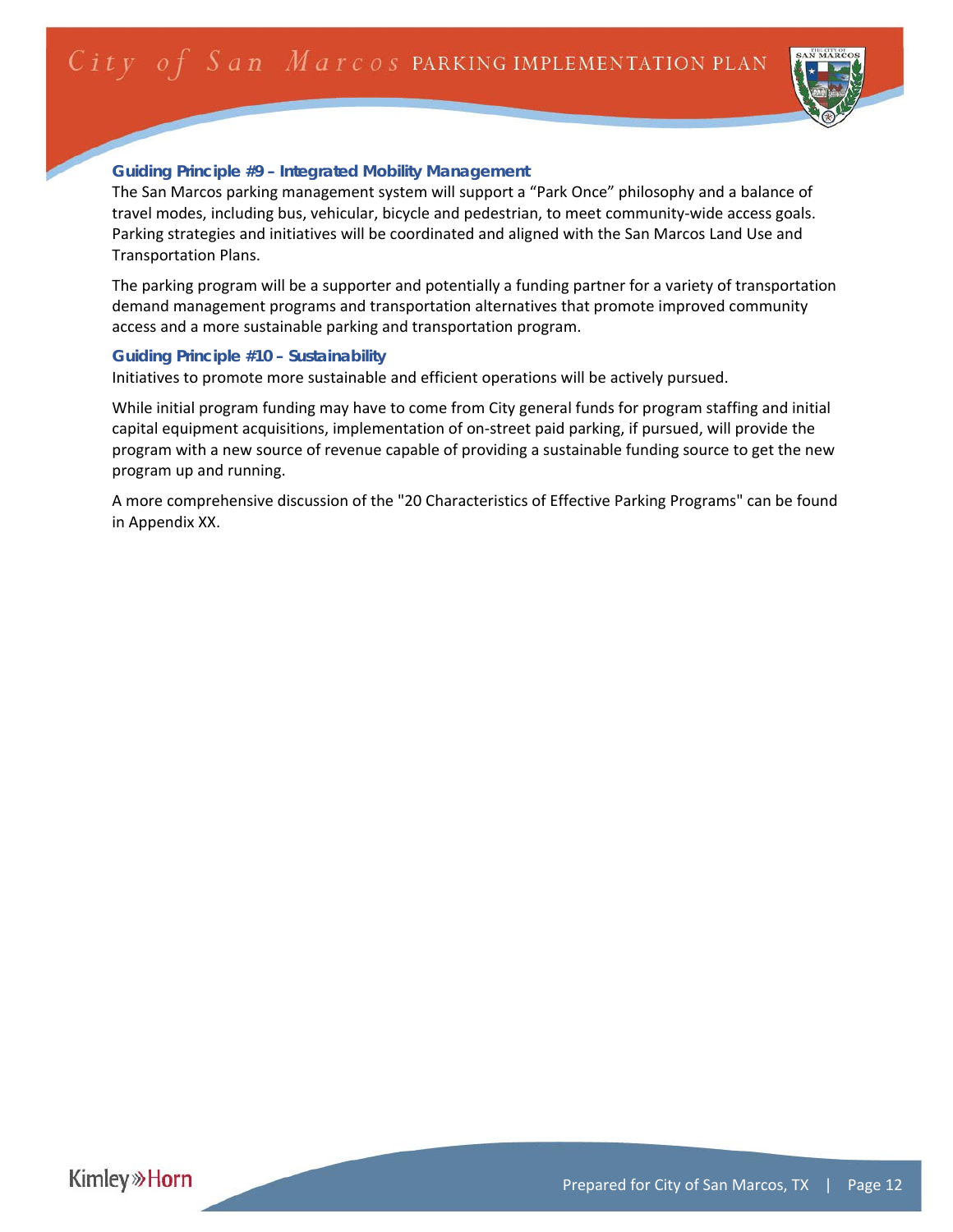

# V. Primary Action Items

## Introduction

The following actions are necessary first steps toward developing an enhanced parking program for the City of San Marcos. These initial steps are needed to establish the new management structure and to begin to upgrade the systems and staff capabilities needed to achieve the goals of providing a more customer focused, sustainable and self‐supported parking program for the community. This required investment is needed to provide the parking program with the tools needed to effectively manage the system. These initial steps will also support the primary goals of enhancing customer services and economic development by making downtown more appealing to businesses wishing to relocate or to remain downtown. All the stakeholder feedback to date agrees that an effective public parking system is an important element in the revitalization of Downtown San Marcos.

Many of the recommendations and concepts presented in the Parking Program Framework Plan may be unfamiliar to some readers and may require more detail to be completely understood. In an attempt to keep the main report document as concise as possible, we have provided a series of Appendices to provide more background on some topics, including tools to aid in program implementation such as sample agreements, sample manuals, supporting articles and whitepapers, policy recommendations, process checklists, etc. At relevant points within the strategic plan, notes are provided to refer the reader to a specific appendix item. A discussion of each of the Primary Action Items follows.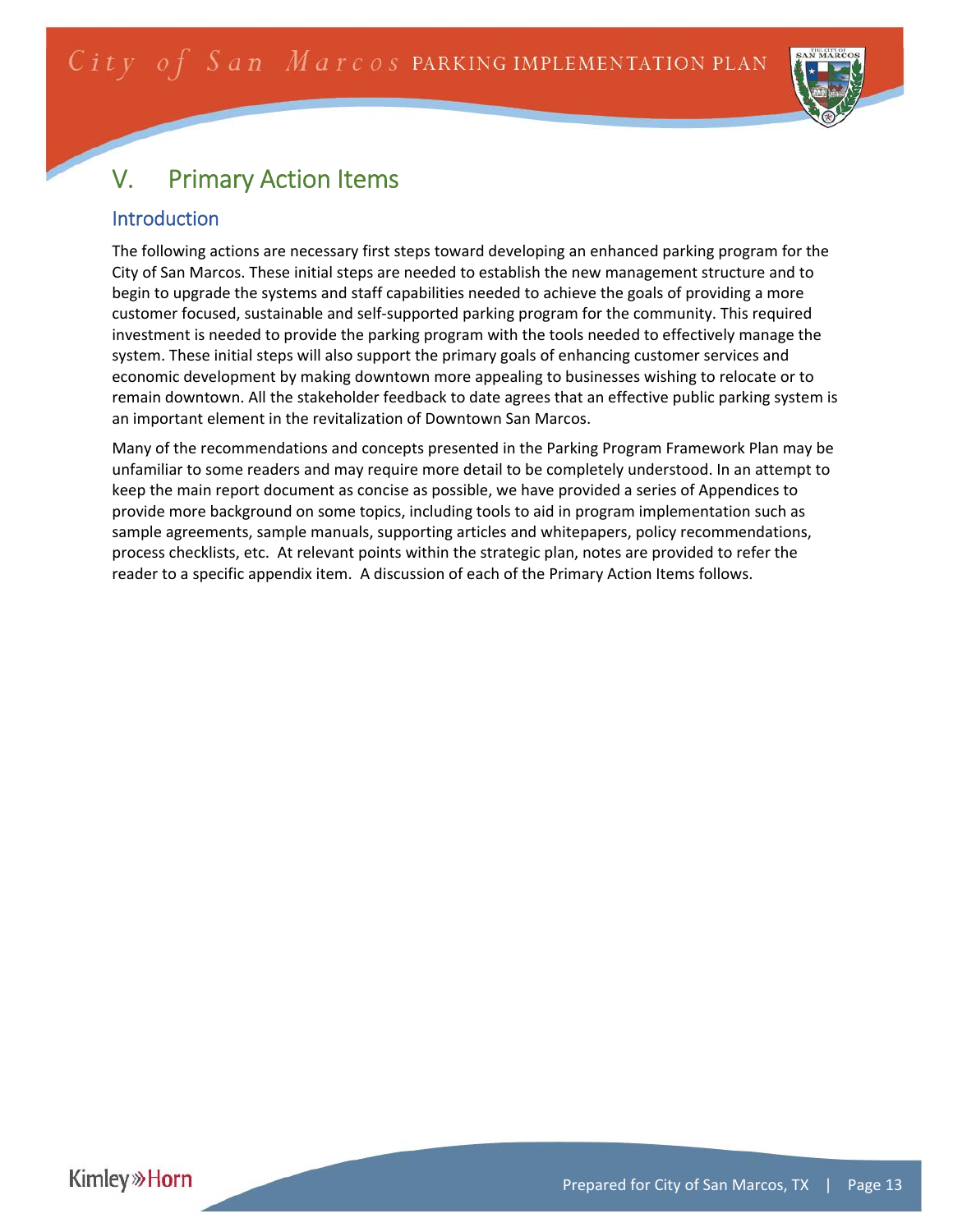

## **Primary Action Item #1: Create & Empower Parking Management Organization**

*Adopt new program vision and mission statements and recommended parking program guiding principles. Hire a parking management professional and engage a parking management firm (at least for an initial 3‐year term). Create a parking advisory board and begin implementing parking management best practices.*

- This report identified the lack of well-defined vision and mission statements and related program "Guiding Principles" relative to parking as a weakness and provides recommended vision and mission statements as well as a comprehensive set of guiding principles as the basis of a new program strategic framework.
- It is recommended that the City hire a new Parking Manager and that this individual work collaboratively across City departments and a newly‐formed Parking Advisory Board to review and refine these documents as the basis of new parking program strategic plan.
- A public review process including the City management, San Marcos Main Street Program, and other key stakeholder groups is recommended to obtain additional input and feedback and to increase public buy‐in to the new strategic direction.
- Ultimately, formal adoption by the City Council is recommended.
- To further promote program development, a document containing an extensive collection of Parking Management Best Practices and large set of appendices/parking management toolkit has been provided as part of this study. It is recommended that these documents be used as resources to identify additional program enhancements going forward.

## Primary Responsibility:

New Parking Manager and City Economic Development Administrator

## Key Partners:

Related City Departments, new Parking Advisory Board

## Timeframe:

• Complete by \_\_\_\_

## Supportive Documents/Tools Provided:

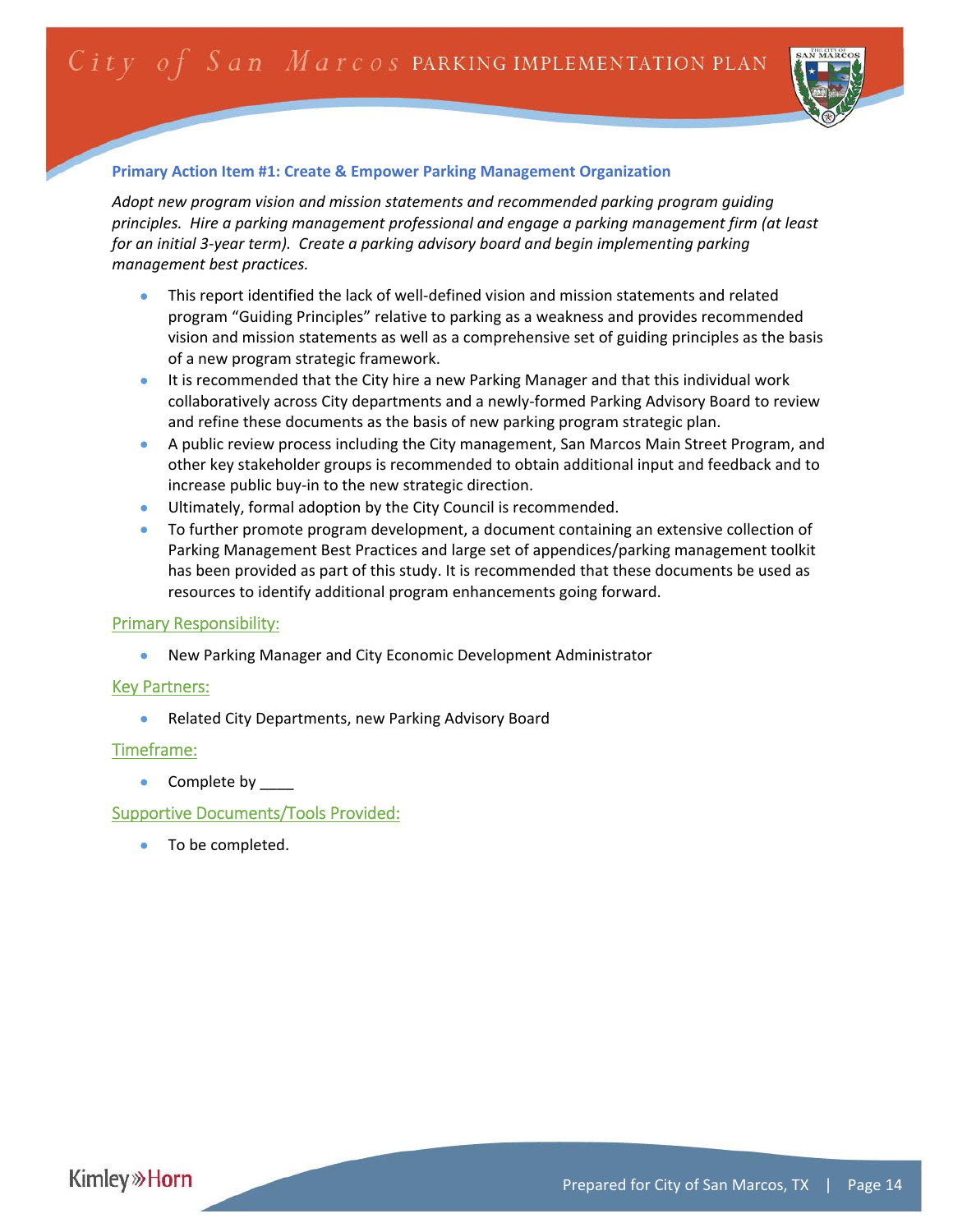

#### **Primary Action Item #2: Establish Parking Benefit District(s)**

Create "Parking Benefit Districts" to encourage support for implementing on‐street paid parking by dedicating a percent of net on‐street meter revenue back to the districts in which they were generated. An ordinance should be developed to define the specific terms and conditions for the use of these funds and who controls their disbursement.

- Case study examples of parking benefit districts from other municipalities will be provided
- A sample parking benefit district ordinance will be provided
- Sample parking benefit district management structures will be provided
- **•** Recommended revenue allocation strategies will be provided.

#### Primary Responsibility:

New Parking Manager and City Economic Development Administrator

#### **Key Partners:**

**City Finance Department** 

#### Timeframe:

● On-Going. Recommend attendance to the 2018 IPI Conference & Expo in Orlando, FL

#### Supportive Documents/Tools Provided: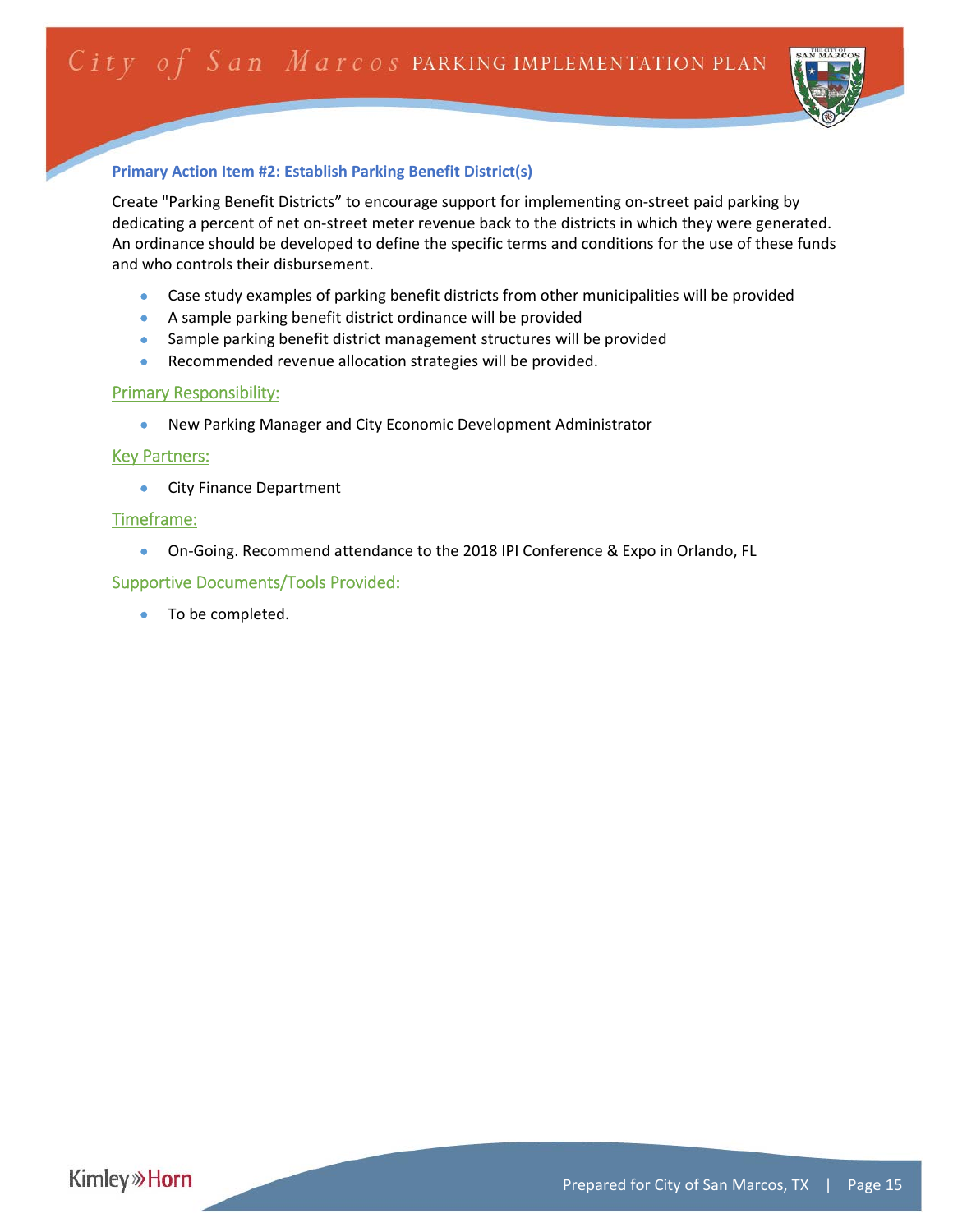

#### **Primary Action Item #3: Invest in Parking Management Technology**

Investment in new on‐street and off‐street parking technology.

- Recommended new on‐street parking meters can provide the parking program with improved management and system utilization data. However, simply having the data is not enough. It must be collected, tracked and analyzed for it to be of value from a planning perspective.
- Recommended parking planning activities include: on-going monitoring of parking supply/demand and land use data on a facility/lot specific basis. Documentation of lot/facility utilization on a regular periodic basis will allow the parking program to better manage existing resources as well as plan for future parking needs.
- Beyond parking data collection and analysis, the on‐going assessment of potential long‐term parking development sites, the creation of a parking lot and structure design guidelines and the development of a parking specific capital projects list are all parking specific planning efforts that are expected from an effective parking program.
- **.** Link parking planning to larger community and economic development initiatives.
- Parking and transportation are important support systems that are most effective when specific programs, policies and philosophies are aligned with a larger downtown master plan. Incorporating this Parking Strategic Plan as an integral component of the recently developed San Marcos Comprehensive Plan and Transportation Plan should be pursued.
- Review Appendix XX ‐ A white paper on the topic of "Parking as an Economic Development Strategy" for more specifics.
- Review Appendix XX ‐ For example guidelines for using parking as an economic development strategy.

#### Primary Responsibility:

New Parking Manager and City Economic Development Administrator

#### Key Partners:

City Planning Department, San Marcos Main Street Program., New Parking Advisory Board

#### Timeframe:

Develop a list of prioritized parking planning action items by  $\qquad \qquad$ .

#### Supportive Documents/Tools Provided:

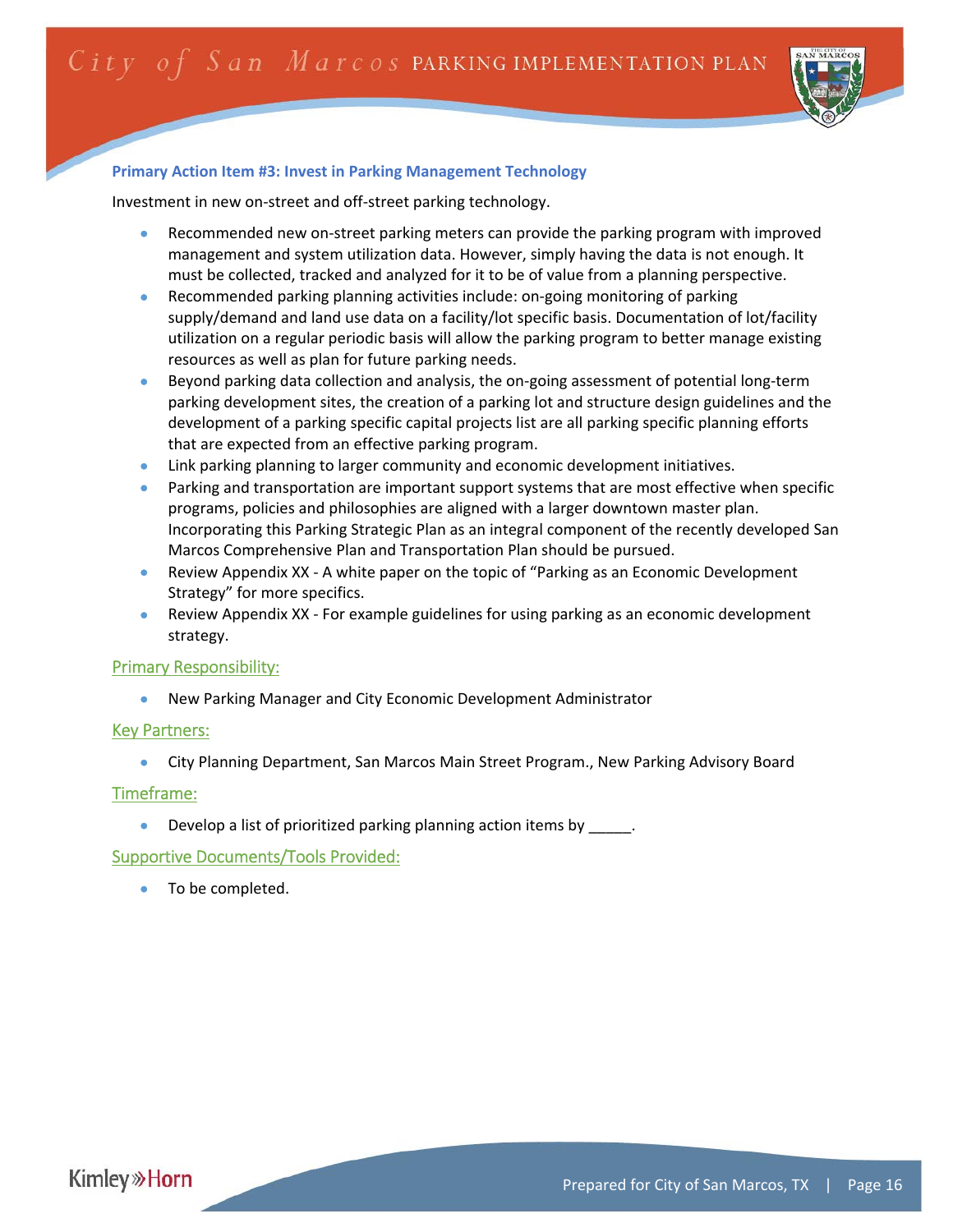

#### **Primary Action Item #4: Manage On‐Street Parking More Efficiently**

Improve utilization and turnover of the City's valuable on‐street parking spaces for the benefit of the business that depend on them for customer parking. Reduce employee and student abuse of these spaces through the implementation of paid on‐street parking.

- Develop a strong and consistent parking program identity and brand, which includes visual identity, program mission, vision, core values, investment in new communication pieces, collateral, etc.
- Develop a strategic communication plan designed to improve overall parking program communications with its wide range of community stakeholders (See recommended strategic communications plan in this report). Community outreach cannot be a one‐time investment. Stakeholders and citizens should be continually engaged and asked for their feedback on major policy and programmatic decisions to help rebuild trust and "show" that the City is taking citizen feedback into account.
- Partner with existing organizations, like San Marcos Main Street Program on marketing campaigns to help combat the perception that downtown is vacant, unsafe and/or underutilized.
- Develop consistent standards for parking program branded facility signage to help guide customers to parking options.
- Train staff and parking program spokespeople on customer-focused internal and external communications procedures.
- Develop an enhanced parking program website. Keep parking information current.
- Leverage social media to improve community feedback and information dissemination.
- Consider the development of Annual or Bi-Annual Parking Report. An example of a parking program annual report is provided in Appendix 37 and an annual report template is provided in Appendix x.
- A wide range of potential program marketing and branding strategies from around the country is included in Appendix x.

#### Primary Responsibility:

New Parking Manager and City Economic Development Administrator

#### Key Partners:

City Communication Department, City IT Department, San Marcos Main Street Program

#### Timeframe:

See Appendix XX ‐ Parking Program Strategic Communications Plan, for guidance on timing.

#### Supportive Documents/Tools Provided:

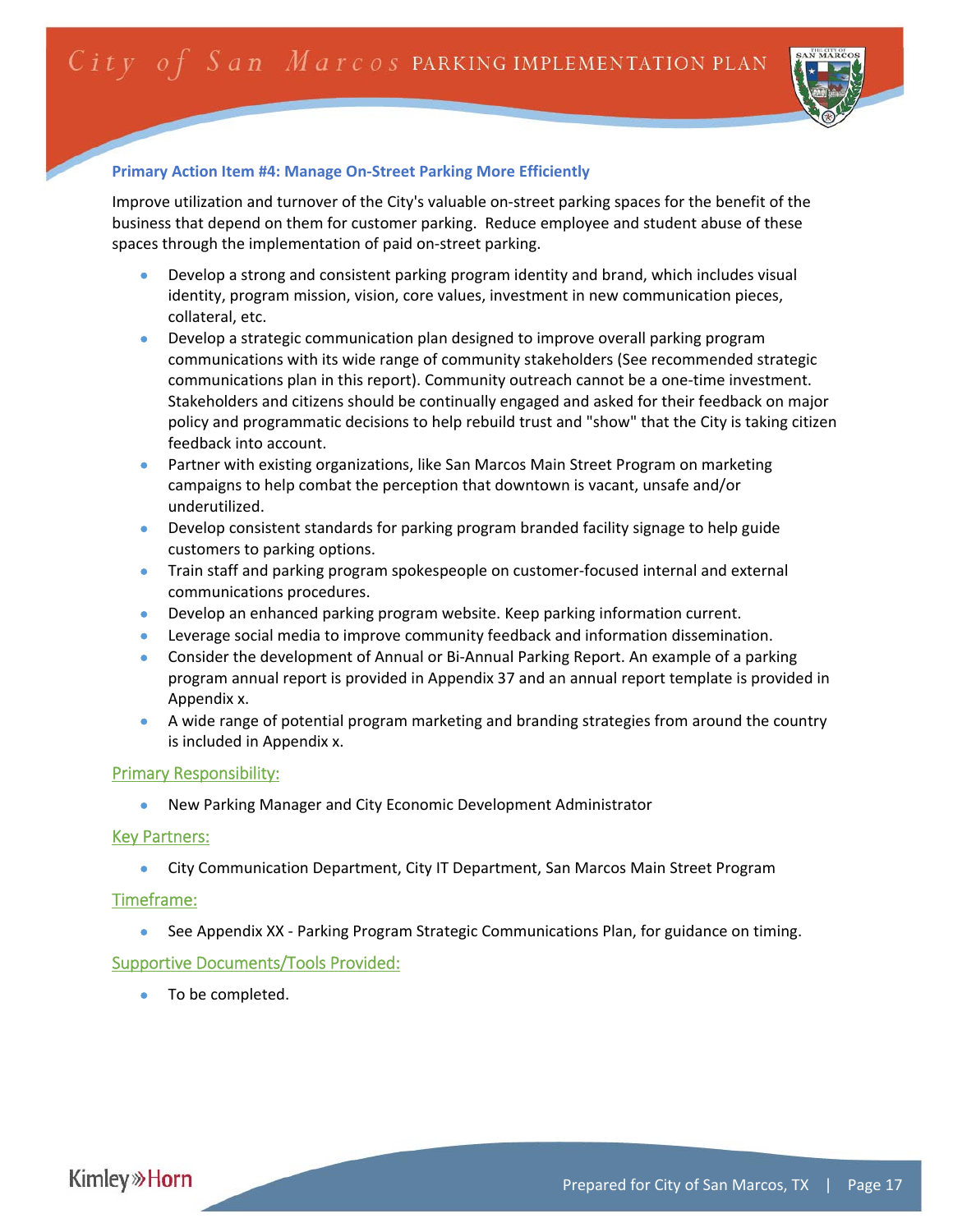

## **Primary Action Item #5: Seek Opportunities to Expand Parking Supply**

Development of mid to long-term surface parking resources. Identify potential sites, or other opportunities, for mid to long‐term surface parking lots capable of meeting the needs of downtown employees and longer-term parkers. New surface parking supply will support implementation of onstreet paid parking. Future parking lots should have sufficient footprint accommodate a parking structure (124'W x 280'L). Identify preferred parking access and revenue control system for lot management. Land acquisition, partnerships, or agreements should be factored into the funding plan for the Parking Districts and considered part of the program's core responsibilities.

- One of the primary strategies to make downtown parking more visitor friendly, improve operational efficiencies and enhance parking revenues is to upgrade the parking system's technologies.
- Developing a parking management technology master plan to provide a web‐based parking management platform that is capable of providing the latest customer services and revenue/access control functionality is highly recommended. Appendix XX provides a parking technology overview and a peer cities review for more detailed information related to current technologies and specific management applications in similar municipalities with more advanced parking management programs.
- Implementing paid on–street parking is a well‐documented best practice and would help the City address several issues identified in the course of this study. However, on‐street paid parking is somewhat controversial and if pursued will require significant additional public outreach and planning. It has been documented in many cities across the country that implementing new "smart parking meters" (either multi‐space or single‐space credit card enabled meters) improves customer parking availability on‐street through increased parking turnover and provides an important funding source to pay for future parking system capabilities in terms of staffing, technology (such as mobile LPR enforcement systems, etc.) as well as funding for parking structure maintenance and repair work.
- Pay-by Cell Phone/Mobile Apps are additional payment options that the City should consider due to the very tangible customer benefits that this option provides.
- The Parking program should develop an RFP process for new parking technology and potentially on‐street meter acquisition as a first step to get a range of parking management functions and new customer service offerings. This should be followed by a thorough analysis of what the City can afford in terms of its initial investment and based on the projected revenue increases, lay out a defined plan to continue system upgrades going forward. Consideration should also be given to alternative purchasing strategies such as equipment leasing or other special offers such as lease‐to‐own or partnerships where by equipment is provided at no or reduced cost based on a sharing of system revenues.
- The latest on‐street technology includes features that enable improved operational efficiencies by reducing the need for daily meter collections (just-in-time-collections), reduced number of meters (if multi‐space meters are chosen), enforcement route optimization based on improved management data from the meters, etc. Investment in mobile license plate recognition technology for parking enforcement is also highly recommended.
- The introduction of this new technology will also come with some increased costs related to communications fees, credit card and cell phone transaction charges, etc. To help defray these new system costs, setting initial on-street parking rates to \$1.00/hour is recommended. This

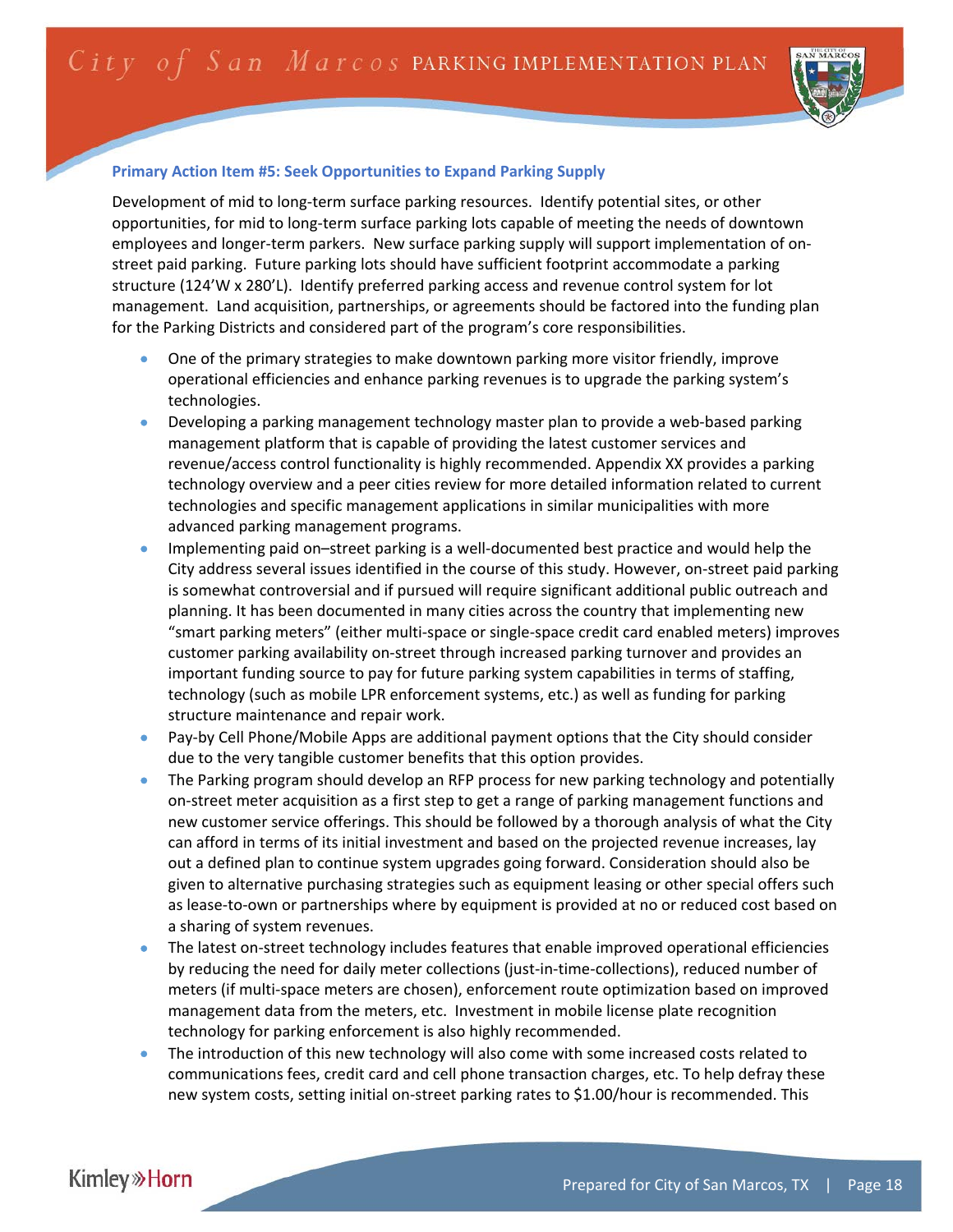

move will also help keep on-street and off-street rates in proper alignment (on-street, shortterm parking rates should be higher than off‐street rates). A white paper on the latest on‐street parking technologies is provided as a resource to support this action item.

#### Primary Responsibility:

New Parking Manager and City Economic Development Administrator

#### Key Partners:

City Finance, IT and Purchasing Departments, Parking Advisory Board, City Manager, City Council

#### Timeframe:

- New Technology Implementation Strategy Completed by \_\_\_\_
- Parking Technology RFP issued by \_\_\_\_
- Implementation by 3rd \_

## Supportive Documents/Tools Provided:

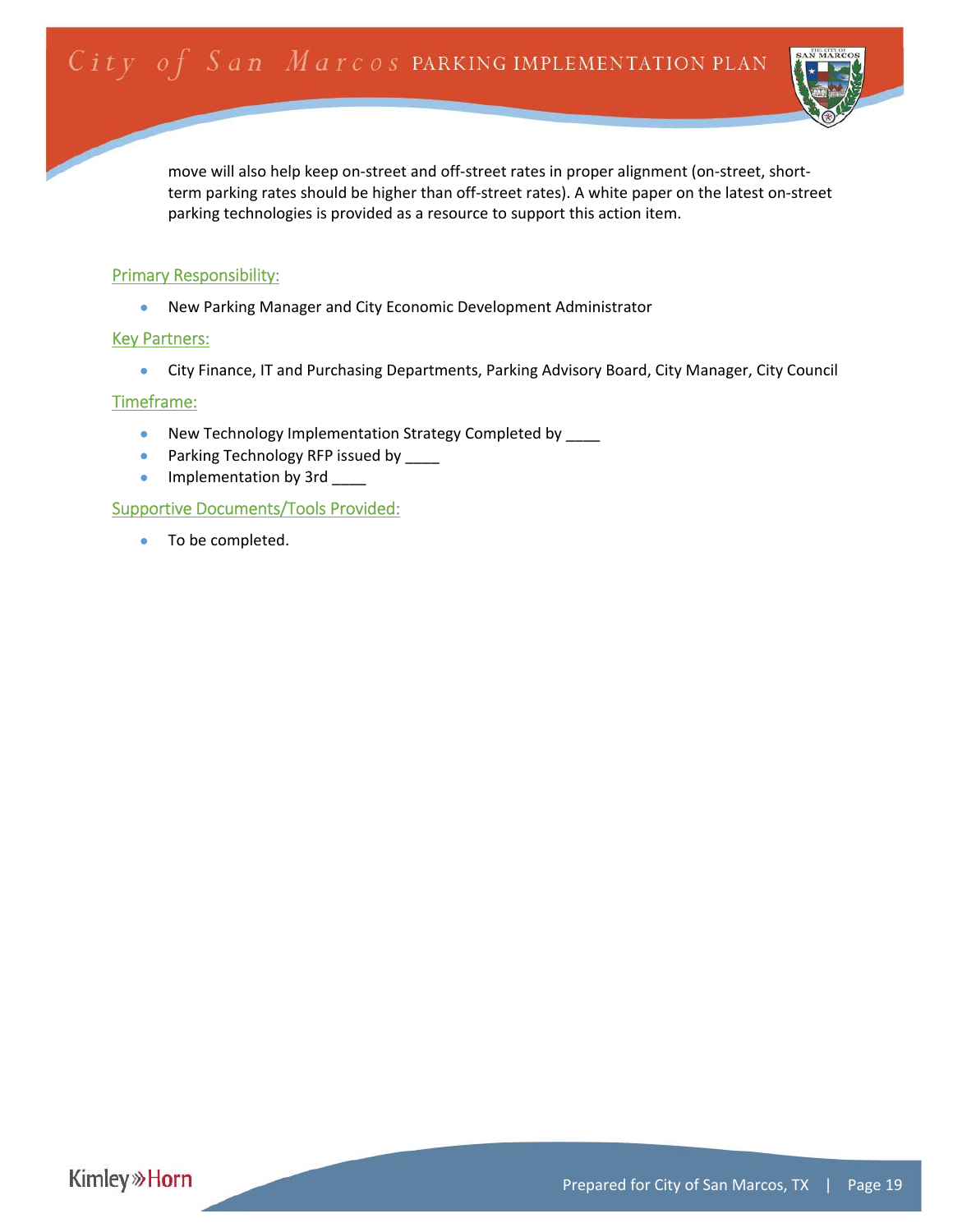

#### **Primary Action Item #6: Connect Parking Management & Economic Development**

Leverage parking as a community and economic development strategy and begin developing a comprehensive parking planning function.

- Maintaining clean, safe and attractive facilities is a core function of any parking program and has a significant impact on the perception of the program and the community it serves.
- A strategy of addressing the "First 30 Feet" of each parking facility is a recommended first step in showing some immediate progress. Key elements of the "First 30 Feet" approach include:
	- Cleaning and painting
	- Signage review/consolidation
	- Adding "Welcome" and "Thank You" messaging
	- Lighting
- An important aspect of the City parking program will be a well‐defined and effective long‐term parking facility maintenance strategy. The development of an on‐going and proactive facility condition appraisal process and prioritized facility rehabilitation program should be a high priority.
- Another important dimension of a parking facilities maintenance program is to create a specific "maintenance reserve fund" program. Parking facilities are made of concrete and concrete deteriorates over time requiring significant investments in on‐going maintenance and periodic restoration. Deferring maintenance will only cost the system more over time and without an effective program of routine maintenance and the setting aside of dedicated maintenance reserve funds; the likelihood of serious deferred maintenance leading to even higher maintenance and facility restoration costs is much more likely. Typical parking facility maintenance reserves are in the \$50.00 ‐ \$75.00 per space per year range.
- The maintenance plan should be in conformance with National Parking Association guidelines. A recommended parking facility maintenance scope and schedule are provided as Appendices XX and XX.

#### Primary Responsibility:

New Parking Manager and City Economic Development Administrator

#### Key Partners:

**City Engineering, Public Works and Finance Departments** 

#### Timeframe:

- Develop a comprehensive facility maintenance plan by \_\_\_\_
- **•** Conduct facility condition appraisals as noted above.
- Develop a policy regarding maintenance reserves by \_\_\_\_

#### Supportive Documents/Tools Provided:

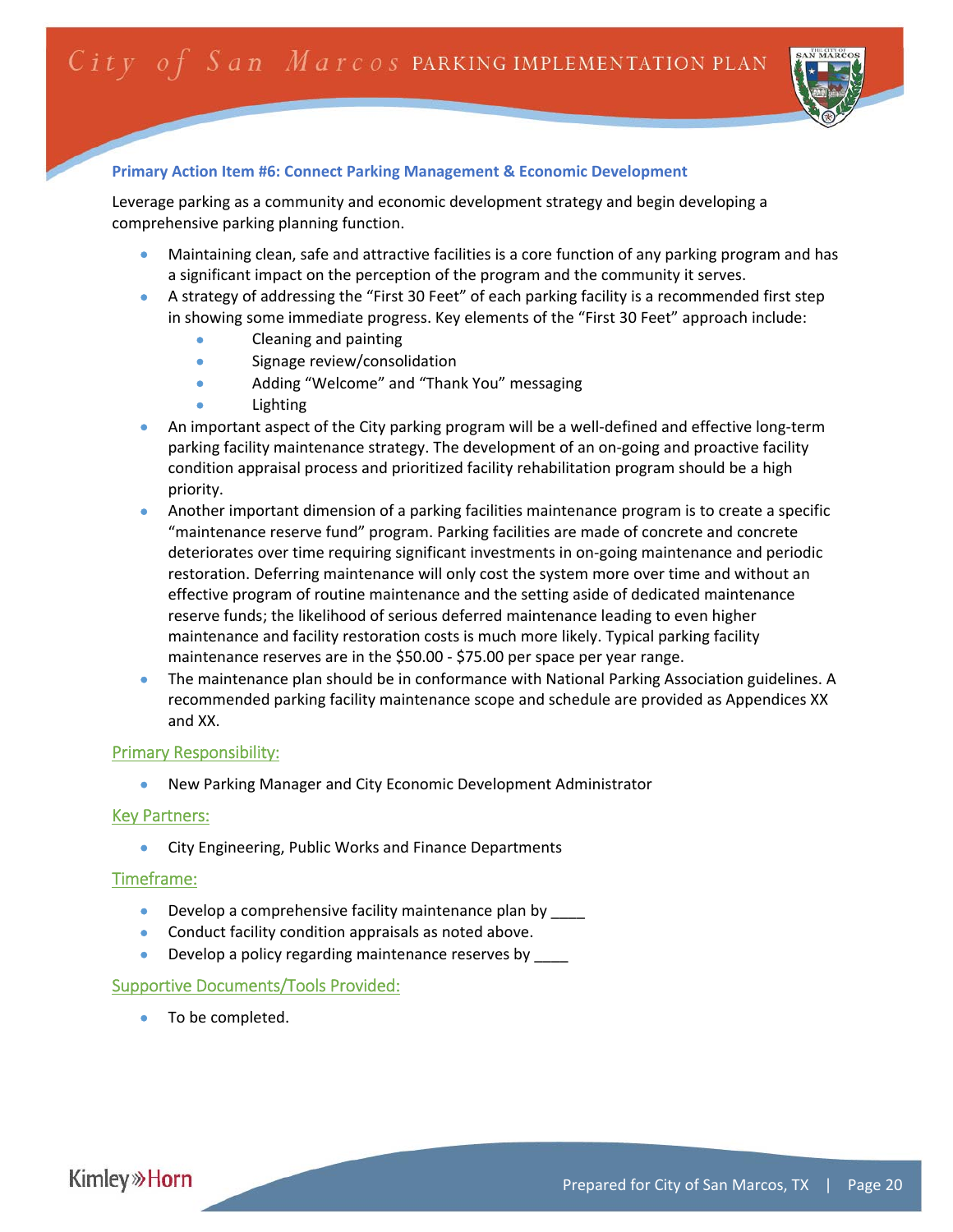

#### **Primary Action Item #7: Program Branding & Marketing**

Develop a new parking program brand and marketing program including significant on‐going community outreach strategies.

- Develop a strong and consistent parking program identity and brand, which includes visual identity, program mission, vision, core values, investment in new communication pieces, collateral, etc.
- Develop a strategic communication plan designed to improve overall parking program communications with its wide range of community stakeholders (See recommended strategic communications plan in this report). Community outreach cannot be a one‐time investment. Stakeholders and citizens should be continually engaged and asked for their feedback on major policy and programmatic decisions to help build trust and "show" that the City is taking citizen feedback into account.
- Partner with existing organizations, like San Marcos Main Street Program on marketing campaigns to help combat the perception that downtown is vacant, unsafe and/or underutilized.
- Develop consistent standards for parking program branded facility signage to help guide customers to parking options.
- Train staff and parking program spokespeople on customer-focused internal and external communications procedures.
- Develop an enhanced parking program website. Keep parking information current.
- Leverage social media to improve community feedback and information dissemination.
- Consider the development of Annual or Bi-Annual Parking Report. An example of a parking program annual report is provided in Appendix XX and an annual report template is provided in Appendix XX.
- A wide range of potential program marketing and branding strategies from around the country is included in Appendix XX.

#### Primary Responsibility:

New Parking Manager and City Economic Development Administrator

#### Key Partners:

City Communication Department, City IT Department, San Marcos Main Street Program

#### **Timeframe:**

Longer‐Term Strategy

Supportive Documents/Tools Provided:

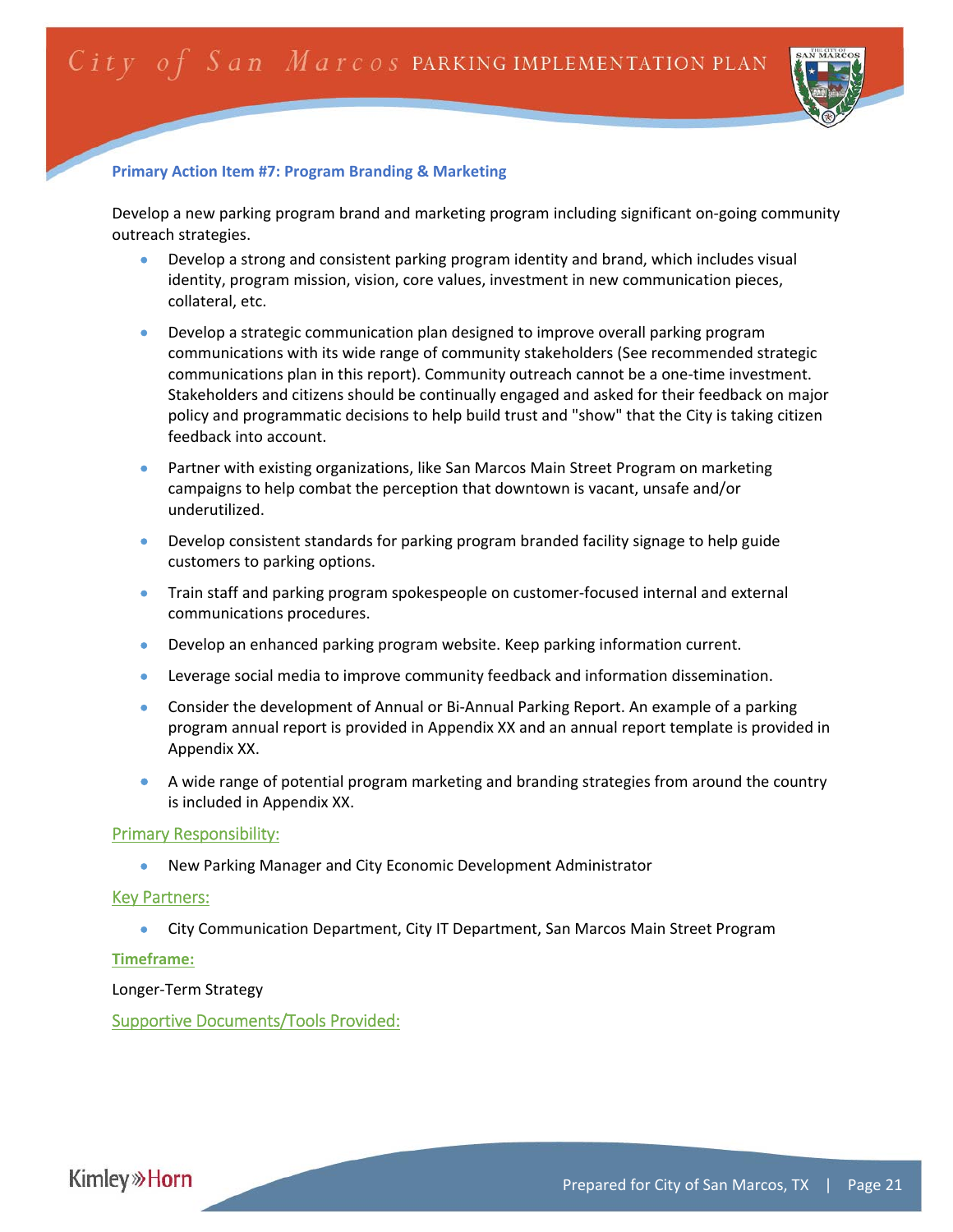

## **Primary Action Item #8: Develop Staff Parking Management Expertise**

Invest in training and staff development with a goal of mastering the fundamentals of parking system management and operations. Develop a set of parking management data benchmarks (a list of recommended key performance indicators will be provided) and provide city administration with regular updates on program development/management goals and accomplishments.

- The San Marcos Parking System is being developed from the ground up. This provides exciting opportunities avoid many common mistakes made by parking programs that have evolved over time.
- A significant investment in staff training is recommended.
- It is highly recommended that the new parking manager join the International Parking Institute (IPI) and attend the annual IPI conference. The 2018 conference will be in Orlando, Florida. It is also recommended that the new parking manager join a state or regional parking association for developing relationships with her local peers. Involvement in the International Downtown Association (IDA) is also recommended as this can help ensure that the new parking manager is well acquainted with not only parking technical issues, but also downtown management and development strategies.
- A program offered by the International Parking Institute is called the Accredited Parking Organization or APO. The APO program provides a structured program assessment and accreditation. Since the San Marcos program is just getting started, it may take a few years to achieve accreditation, but the program structure an assessment matrix is a valuable tool and process in and of itself.
- Another cost effective and highly valuable training opportunity would be to schedule a series of visits with the parking advisory panelists that participated in this parking strategic plan. Each of them has offered to provide a personal tour of their systems and communities and it would build a strong peer group for the new parking manager to call upon for years to come.
- Strategically invest in the use of consultants for technical expertise especially in the areas of new technology specification and more complex issues such as zoning and parking requirements reform and new facility planning and development.

## Primary Responsibility:

New Parking Manager and City Economic Development Administrator

## Key Partners:

• City HR and Training Departments

## Timeframe:

• Conduct reviews by \_\_\_\_

## Supportive Documents/Tools Provided:

To be added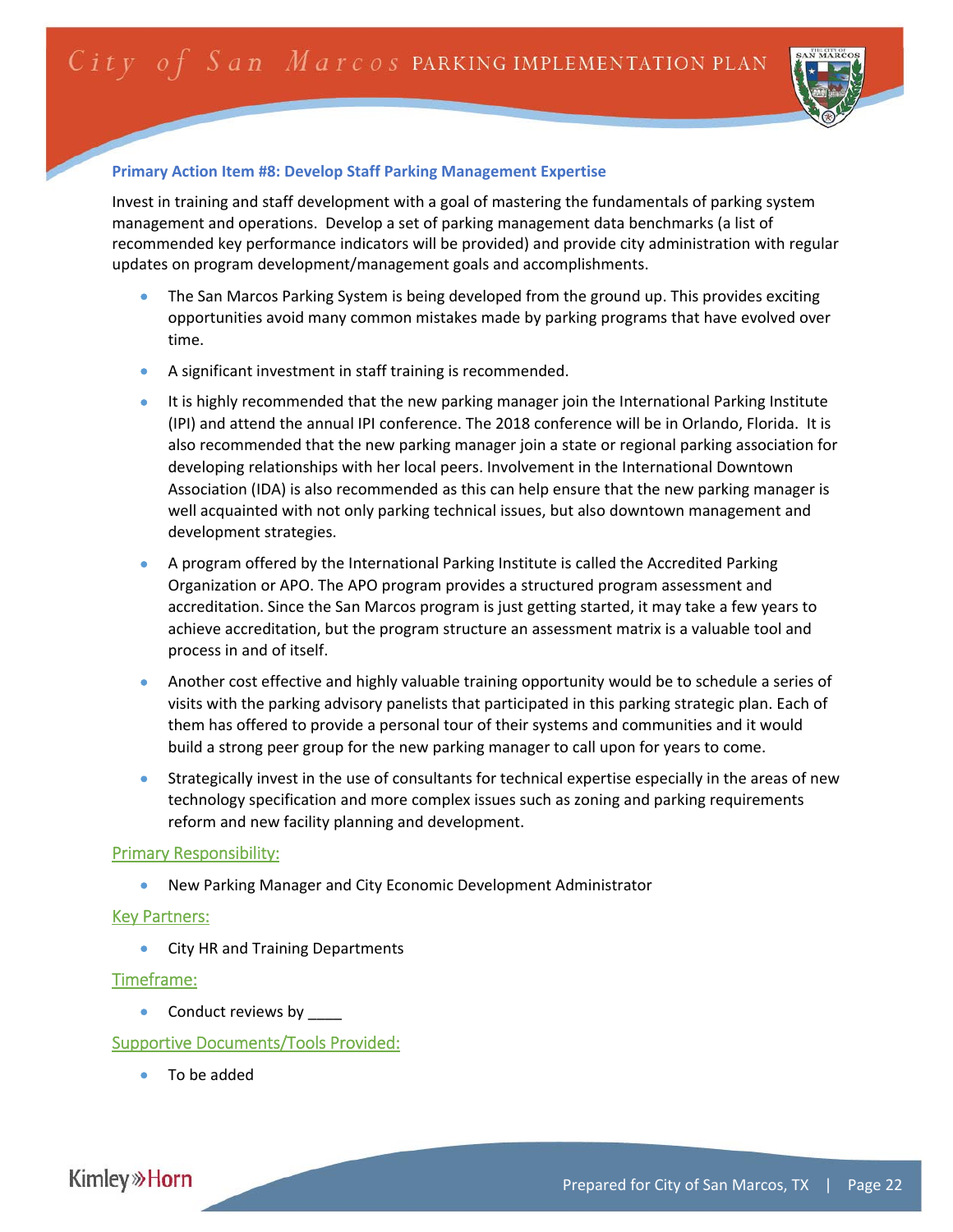

## **Primary Action Item #9: Continuous Improvement in Parking Enforcement**

Assess the current parking enforcement program using the tools provided. Leverage the investment made in mobile license plate recognition technology by enhancing the operational efficiency of the current enforcement program, using the data to support on‐going parking planning efforts and improving citation collection ratios over time.

- To assist in a more thorough review and evaluation of the parking enforcement program, Kimley-Horn has provided the City with two significant tools to aid in this process:
	- o The first is a parking enforcement program audit checklist (Appendix XX)
	- o The second is a sample parking enforcement officer manual (Appendix XX)
- These tools should be reviewed and customized to better define and enhance the current parking enforcement program.

## Primary Responsibility:

New Parking Manager and City Economic Development Administrator

## Key Partners:

**City Police Department, IT Department** 

## Timeframe:

• Conduct reviews by

Supportive Documents/Tools Provided:

To be added

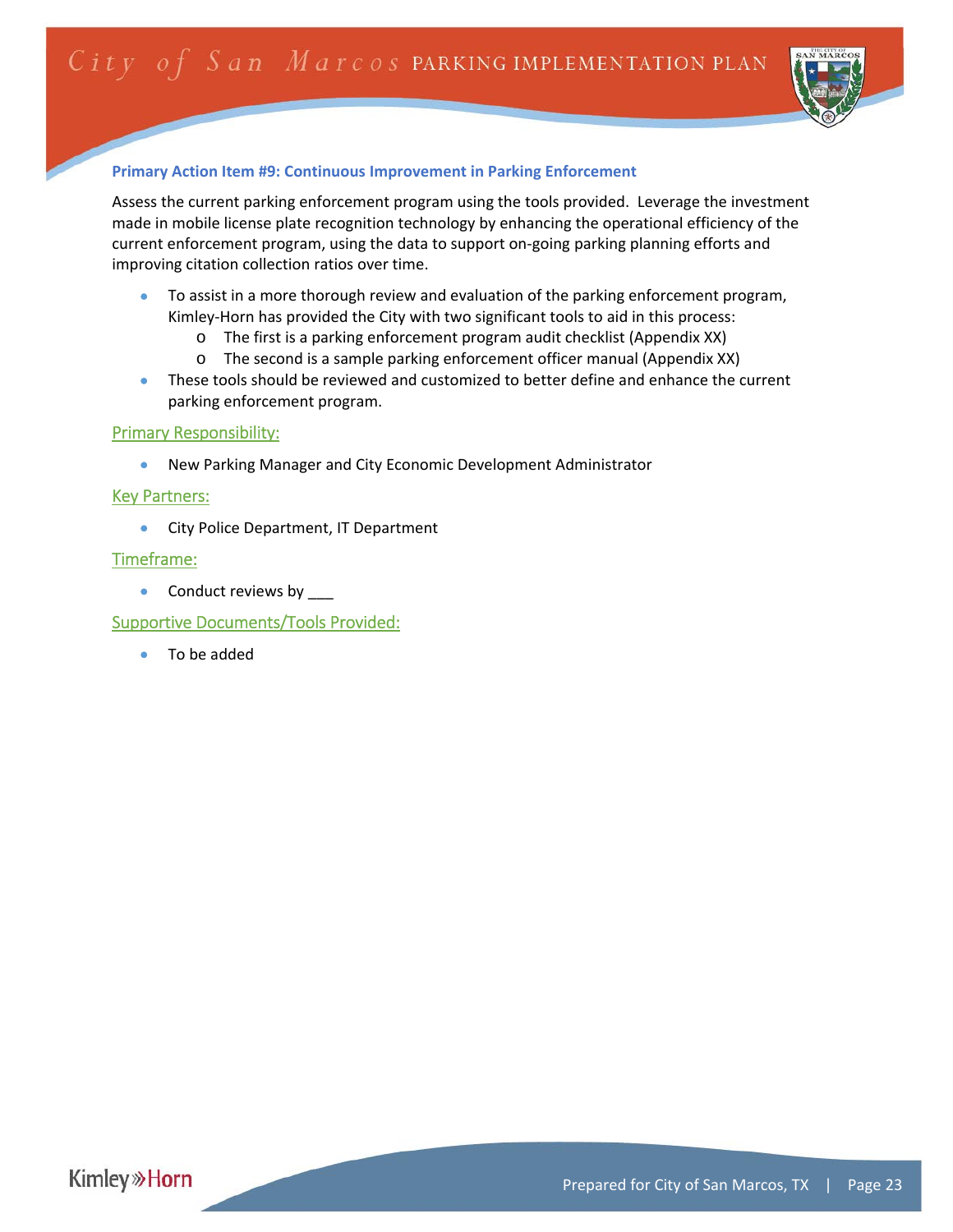

#### **Primary Action Item #10: Embrace Parking as Mobility Management**

Expand the scope of the parking program over time to be more supportive of alternative modes of transportation and embrace more of a "mobility management" philosophy.

- Downtown would benefit from increased investment in alternative modes of transportation.
- The trend in the industry is to embrace a more holistic and integrated approach to parking and transportation – an "Integrated Mobility Management Strategy".
- Another important dimension to this recommendation is to be aware of the need to balance both the supply and demand sides of the parking and access equation. Building public parking is extremely expensive and leveraging alternative transportation and Transportation Demand Management (TDM) strategies can reduce the need for additional parking over time.
- **TDM program elements support the Guiding Principle for Sustainability and a more balanced** parking and transportation program.
- Other strategies in this area that are being supported by parking systems around the country include: community bikeshare programs, carsharing programs such as Zip‐Car, bike racks and lockers, and traditional TDM strategies such as park and rides, preferential parking for car and vanpools, telecommuting, etc.
- It is recognized that this is not the immediate priority for the City of San Marcos, but it is an important element and should be incorporated into the long-term program development strategy.

#### Primary Responsibility:

New Parking Manager and City Economic Development Administrator

#### Key Partners:

Transit Agency, Bike Advocate Programs, Regional Transportation Association, City Planning

#### Timeframe:

● Longer-Term Strategy

### Supportive Documents/Tools Provided:

To be added

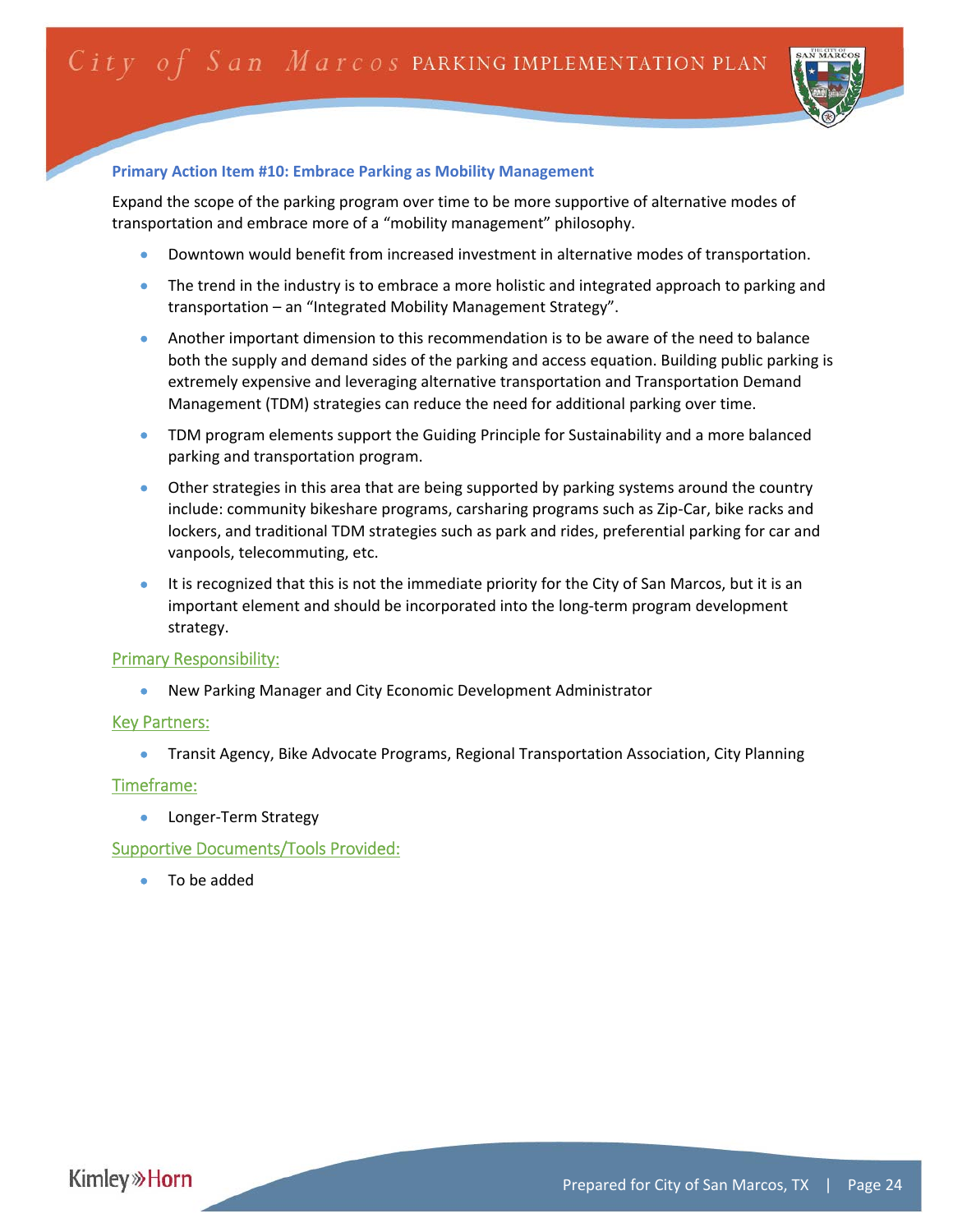

## **Primary Action Item #11: Establish Mobility Management Enterprise Fund**

Establish the parking program as a separate enterprise fund and combine all parking related revenue streams into this fund. Develop a parking program financial plan.

- One of the big advantages that the City has the opportunity to leverage is the nearly "blank slate" that currently exists related to a parking program organizational and financial structuring.
- By aligning all related parking revenue streams into one parking enterprise fund, the City has the potential to achieve one of the most important goals of any parking program – the ability to create, over time, a truly self‐supporting enterprise that can cover all its own operating and maintenance funding, the creation of parking maintenance reserves and ultimately the funding of future parking facility capital development projects.
- Parking revenues from the following sources should contribute to the parking enterprise fund:
	- o Off‐street parking revenues
	- o On‐street parking revenues
	- o Parking enforcement revenues
	- o Special event parking revenues
	- o Parking management fees for management of private facilities (if applicable)
	- o Future parking fee‐in‐lieu revenues (if applicable)
	- o Future parking assessment district revenues (if applicable)
- Policies should be developed to define the appropriate use of parking revenues. Generally speaking, the following priorities are recommended related to the approved use of parking revenues:
	- o Operations and maintenance
	- o New technology acquisition
	- o Parking facility maintenance reserves
	- o TDM and mobility management support initiatives
	- o New facility capital investments
- Development of a program "financial plan" is recommended. See provided template.

## Primary Responsibility:

New Parking Manager and City Economic Development Administrator

## Key Partners:

**City Finance and Legal Departments** 

## Timeframe:

Establishment of the financial structure of the department should be an early priority.

## Supportive Documents/Tools Provided:

To be added

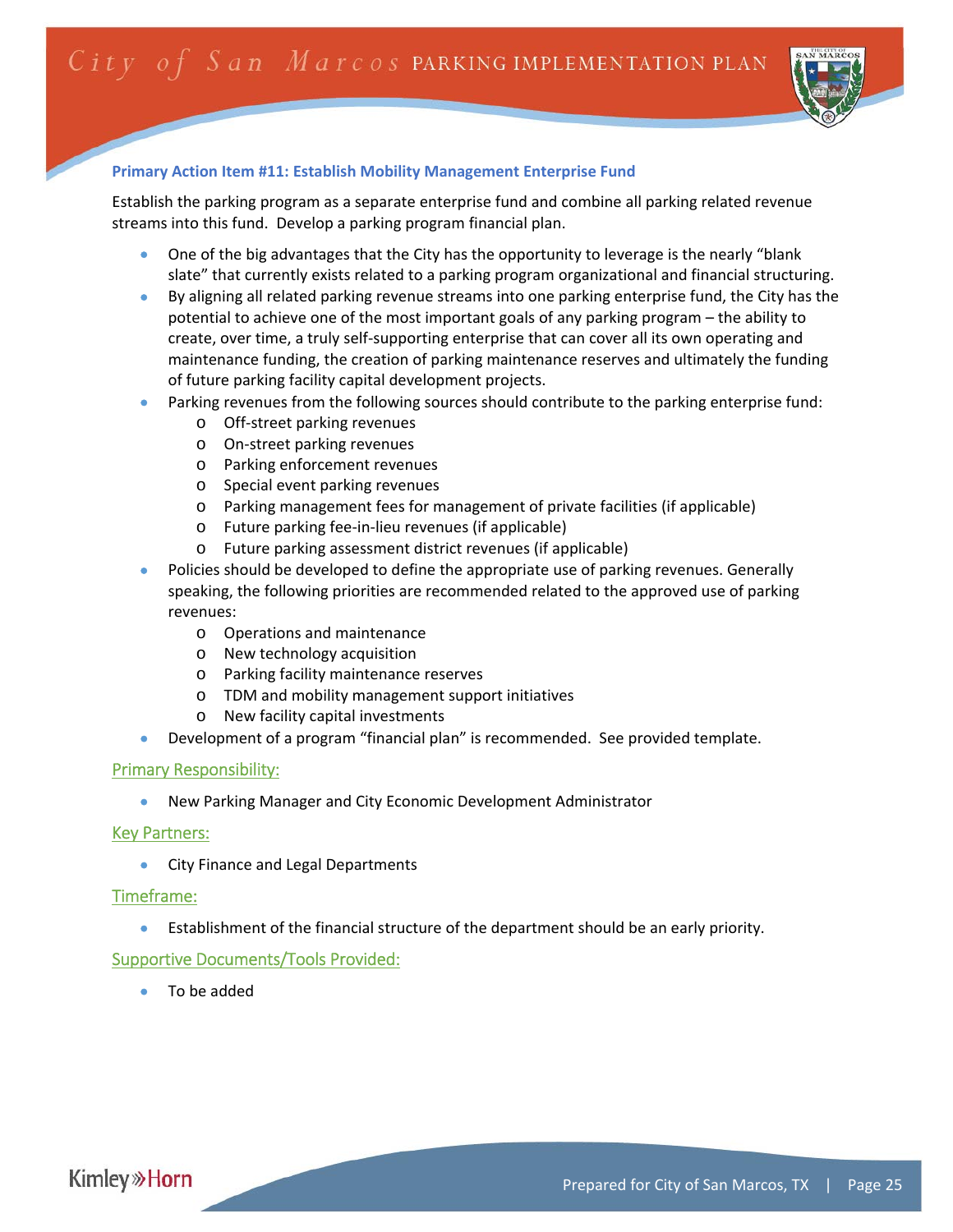

# VI. Appendices and Parking Management Toolbox

The following set of appendices provides a range of documents designed to support and augment the contents of this parking management framework plan. The content includes sample operations manuals, annual report templates, white papers on technical topics, an extensive Parking Management Best Practices document, audit checklists, etc.

One of the major themes identified in the Strategic Parking Management Plan is the need to "master the fundamentals" of managing a municipal parking program. To this end, we have provided several documents that provide a comprehensive overview of the various elements that must be addressed to have a successful program. Appendix XX, entitled: "The Characteristics of Effective Parking Programs" provides a comprehensive program approach that can be used as a framework for program development.

We have also provided several very specific "tools" to help advance the San Marcos parking program in a number of operations focused areas. These tools range from a sample parking enforcement manual to a tool designed to critique and audit the existing enforcement program. Another example of an "operations focused tool" is a very detailed parking facility operations manual template. In every case, the goal of providing these sample documents is for the San Marcos parking program to use them as a basis and guide for creating similar documents specific to their operation.

Finally, in anticipation that the City will authorize, recruit and hire a new Parking Manager we have included several "white papers" on a number of parking planning and management topics that will hopefully put the new manager on the path to success. Examples include: security, valet parking, in‐lieu fees, tax increment financing, successful approaches to evaluating parking rates, etc. Another interesting and valuable appendix item is the Accredited Parking Organization program (APO) developed by the International Parking Institute. In several years, we strongly encourage the program to pursue accreditation through the IPI program. In the meantime, the APO manual and criteria matrix are another good source of program development information.

It is our hope that these documents will provide valuable background information and practical tools to help advance and improve the San Marcos parking program as staff work to implement the primary recommendations contained in the Strategic Parking Management Plan.

## Note: the full set of Appendices & Parking Management Tool Kit Items are still being assembled. The list below provides a sampling of the items to be provided.

- Appendix x 20 Characteristics of Effective Parking Management ‐ White Paper
- Appendix x Annual Parking Report Template
- Appendix x International Parking Institute ‐ APO Program Manual
- Appendix x International Parking Institute ‐ APO Matrix Final 2016
- Appendix x Developing a Retail Parking Support Strategy
- Appendix x Generic Parking Facility Rules and Regulations
- Appendix x Guidelines for Using Parking as an Economic Development Strategy